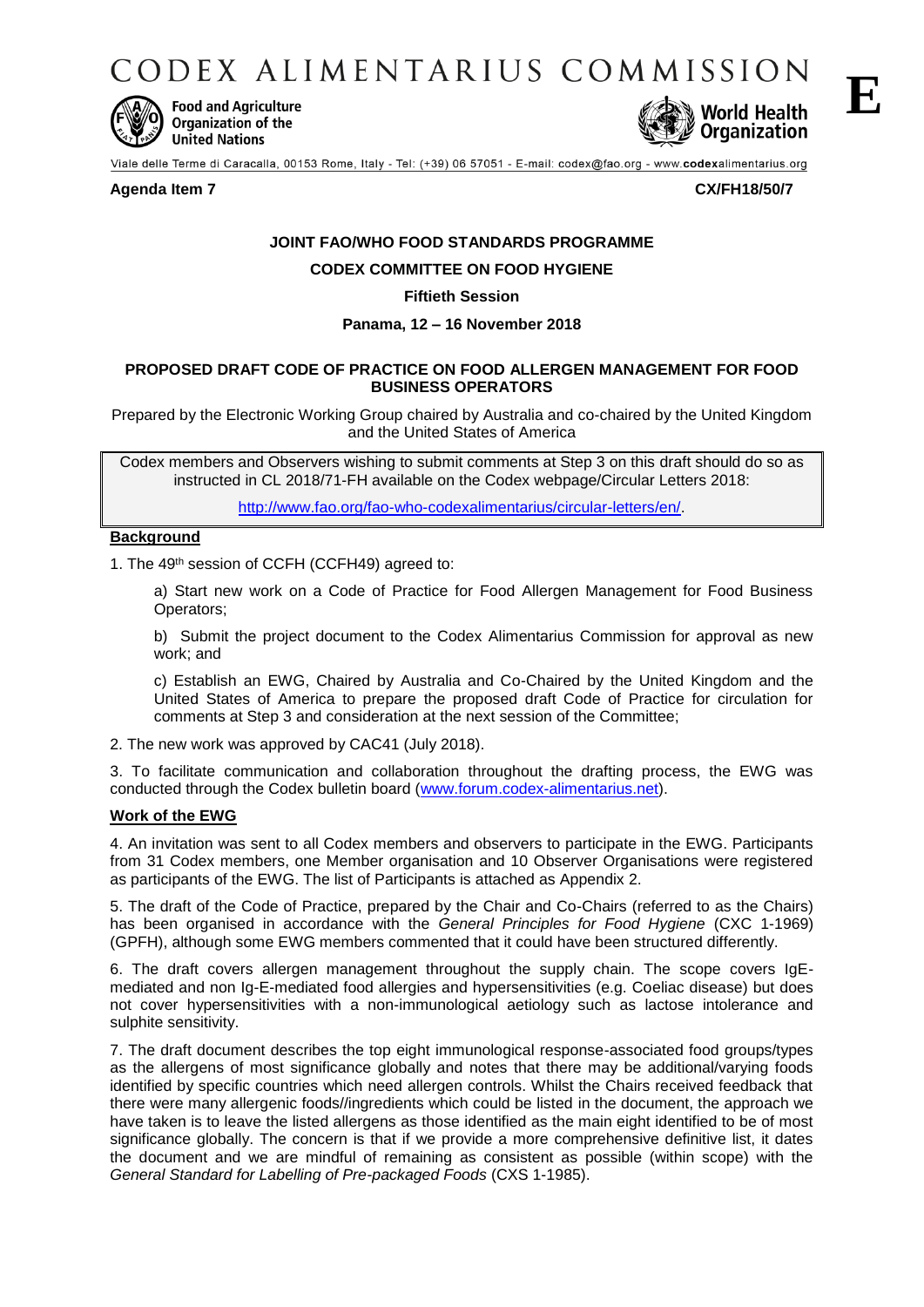- 8. The Chairs also sought feedback from the EWG on:
	- the issue of thresholds/dose response: whether the Code should address this issue; and if so, the best way to do so. The Chairs developed some general text that introduces the idea of thresholds, but given that there are varying principles currently being used by the food industry globally and that there are continuing scientific developments in this area, we have not explored this idea further in the Code at this time;
	- whether to include an annex titled 'The Role of Competent Authorities in Allergen Investigation', However most EWG members felt that the intended audience of the Code was food business operators (FBOs) and therefore the annex was outside the scope of the document. Some of the text previously in the annex was moved to within the document and developed into Section 5.8 Recall Procedures which provides guidance for FBOs on allergen complaint investigation;
	- how to reframe the retail sections within the document to show that while there may be fewer action points, this sector is no less important.
	- ensuring that the text under Primary Production outlines practical/ feasible controls which are necessary to prevent risk. The aim is to focus on principles of allergen identification and sources of risk rather than providing prescriptive guidance specific procedures for controlling risk at primary production.

13. The Chairs note that the CCFL is currently ascertaining if new work on allergens will be pursued and if so, we will continue to liaise closely with the Chairs of the CCFL WG to support alignment of the work of both committees. We also note that text under Section 9.3 of this Code may need to be revised following any work of the CCFL.

14. Based on comments received, the Chairs have prepared a revised draft Code of Practice (Appendix I) which takes into account widely supported comments but not those that were less supported. We have also identified parts of the text which require further discussion for the committee.

15. Further discussion is needed on the following points:

- is additional text needed in paragraph 68 under Monitoring and verification to cover incoming ingredients which may have low level presence of allergen/s and how precautionary allergen labelling should only reflect actual risk in the finished product.
- due to feedback received, we have included alternate text (paragraph 144 and 145) and seek feedback on the preferred option.

the Chairs have proposed new text at paragraph 115 which addresses cleaning validation. Members are asked to consider this new text for inclusion in the Code.

### **Recommendations**

16. The EWG recommends that the Committee consider the proposed draft Code of Practice as presented in Appendix I.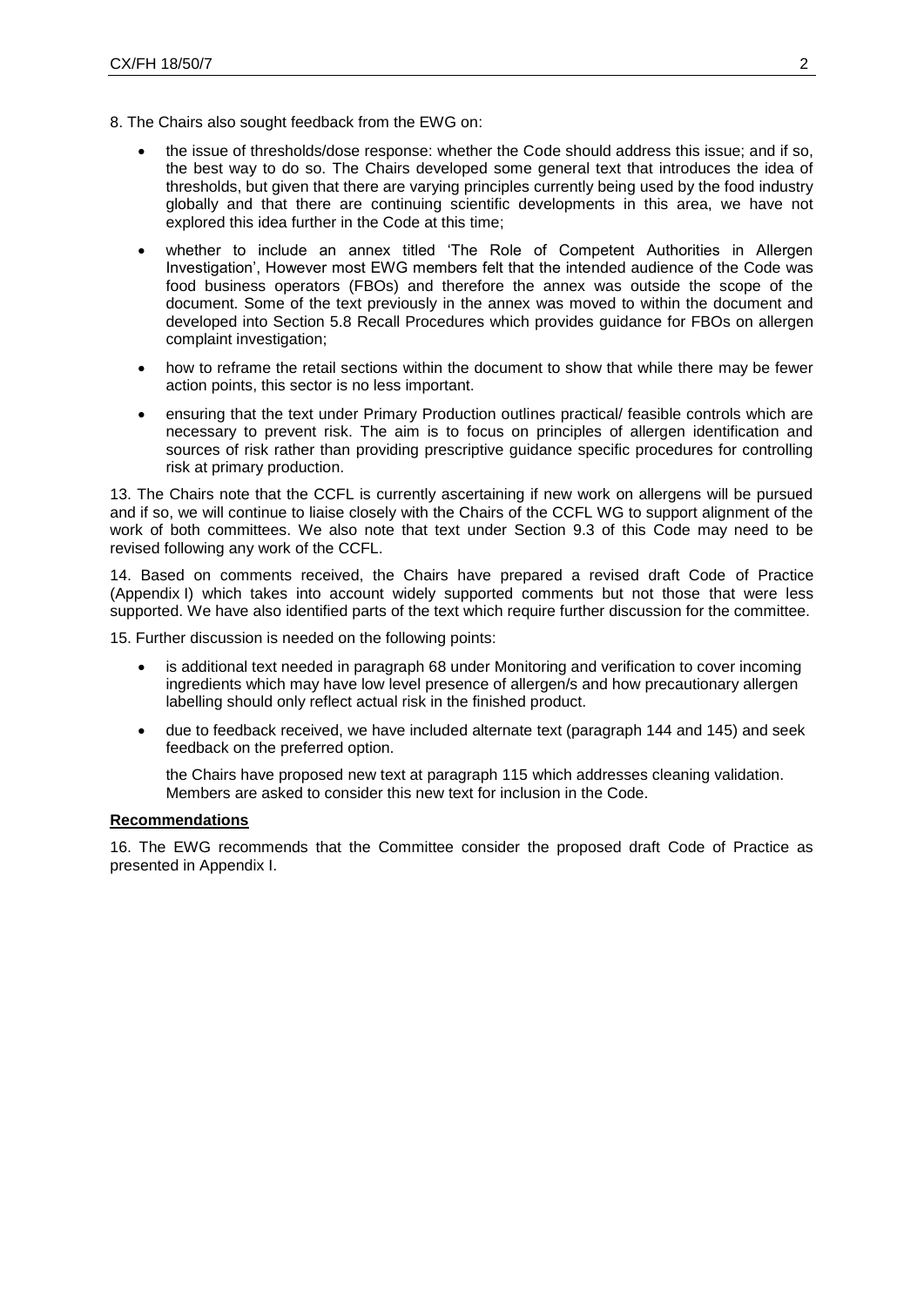# **Appendix I**

# PROPOSED DRAFT CODE OF PRACTICE ON FOOD ALLERGEN MANAGEMENT FOR FOOD BUSINESS OPERATORS

# (for comments at Step 3 through CL 2018/71-FH)

|     | <b>Table of Contents</b><br>INTRODUCTION |  |
|-----|------------------------------------------|--|
|     |                                          |  |
|     |                                          |  |
| 2.1 |                                          |  |
| 2.2 |                                          |  |
| 2.3 |                                          |  |
|     |                                          |  |
| 3.1 |                                          |  |
| 3.2 |                                          |  |
| 3.3 |                                          |  |
| 3.4 |                                          |  |
|     |                                          |  |
| 4.1 |                                          |  |
| 4.2 |                                          |  |
| 4.3 |                                          |  |
| 4.4 |                                          |  |
|     |                                          |  |
| 5.1 |                                          |  |
| 5.2 |                                          |  |
| 5.3 |                                          |  |
| 5.4 |                                          |  |
| 5.5 |                                          |  |
| 5.6 |                                          |  |
| 5.7 |                                          |  |
| 5.8 |                                          |  |
|     |                                          |  |
| 6.1 |                                          |  |
| 6.2 |                                          |  |
| 6.3 |                                          |  |
| 6.4 |                                          |  |
| 6.5 |                                          |  |
|     |                                          |  |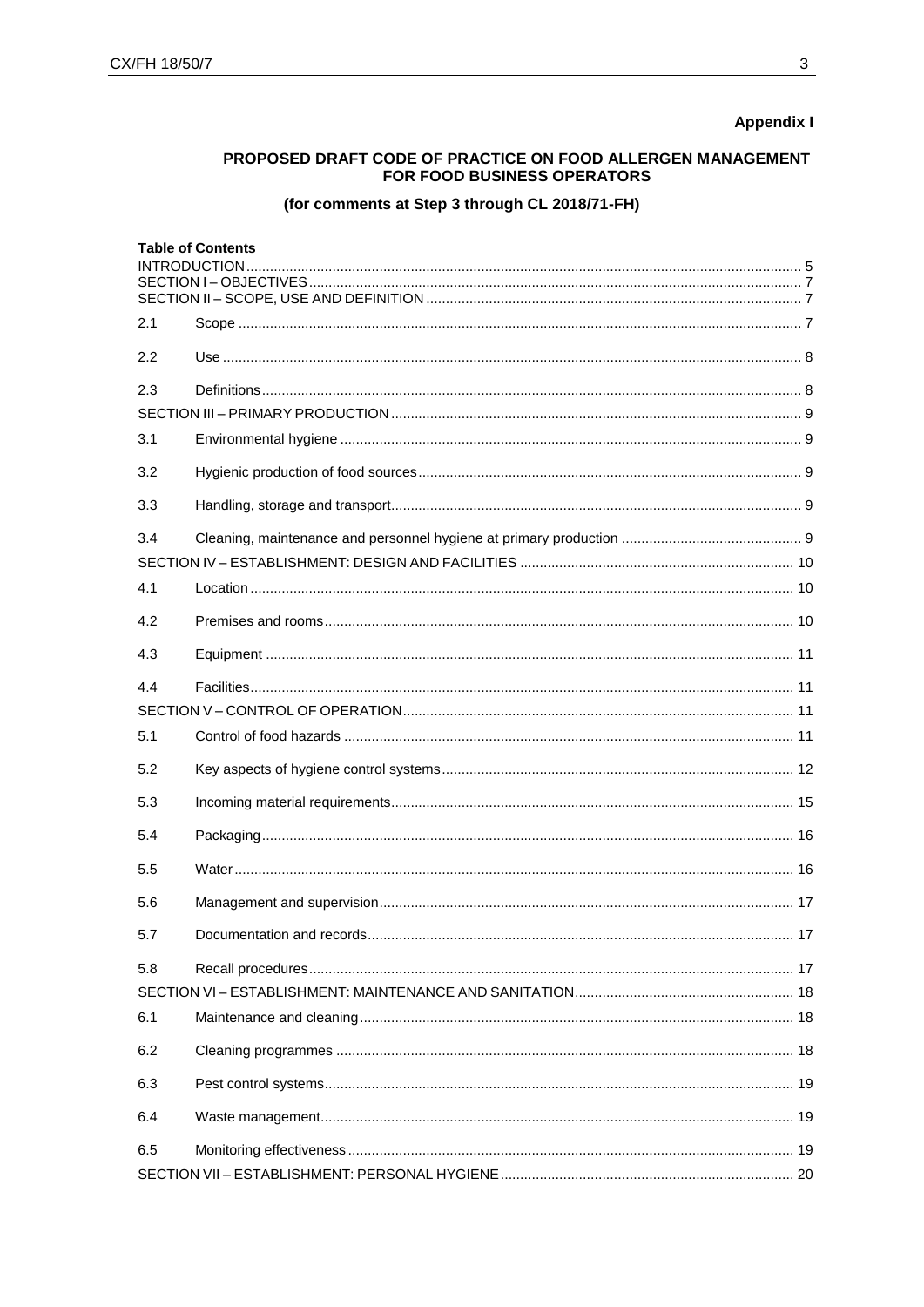| 7.1  |  |  |
|------|--|--|
| 7.2  |  |  |
|      |  |  |
| 8.1  |  |  |
| 8.2  |  |  |
| 8.3  |  |  |
|      |  |  |
| 9.1  |  |  |
| 9.2  |  |  |
| 9.3  |  |  |
| 9.4  |  |  |
|      |  |  |
| 10.1 |  |  |
| 10.2 |  |  |
| 10.3 |  |  |
| 10.4 |  |  |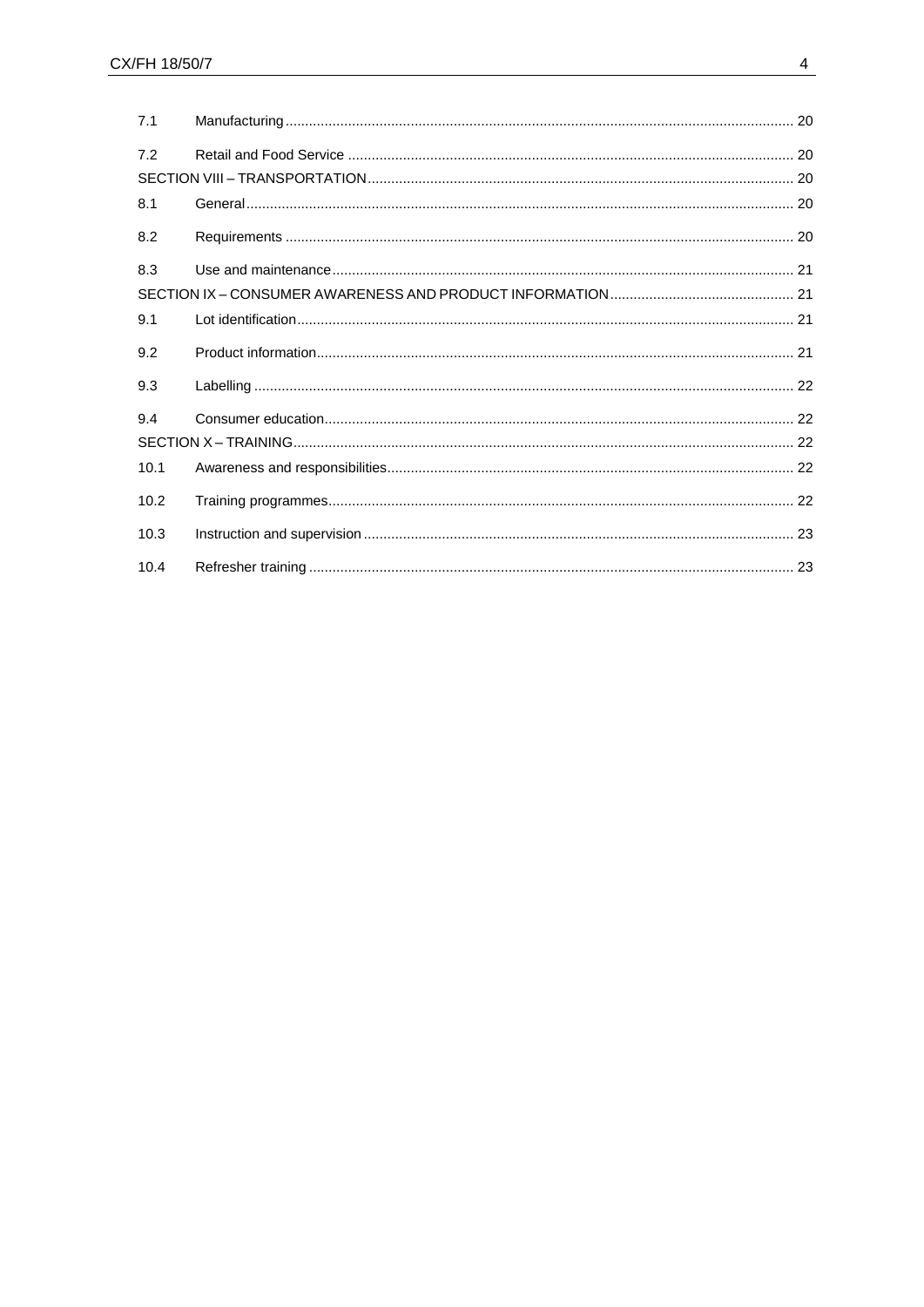#### **INTRODUCTION**

- <span id="page-4-0"></span>1. Food allergies are an increasing food safety issue globally and have emerged as a major public and personal health burden. While food allergies may affect a relatively small proportion of the population, an allergic reaction can be severe or potentially fatal. Furthermore, it is increasingly apparent that people with food allergies experience a very significant reduction in quality of life, some of which could be mitigated by a harmonised approach to the management of allergens in the food chain.
- 2. Allergens are an ongoing food safety concern for allergic consumers, those who have people with food allergies in their care, growers, transporters, food business operators (FBOs) and competent authorities.
- 3. With the increasing health burden posed by food allergens, comes the expectation that FBOs take steps to accurately declare the presence of allergenic ingredients and manage unintended allergen presence and that Competent Authorities provide oversight and advice, where necessary, to FBOs on food allergen complaint investigations. In a global market it is crucial that there is international understanding of this issue and of the measures required to address it. Allergen management practices should be part of good hygiene practices (GHPs), and, where appropriate, HACCP systems, in manufacturing, retail and food service.
- 4. Allergens need to be managed throughout the supply chain and production process. Treatments lethal for microbial pathogens, such as heating, high pressure processing, etc. generally do not destroy allergenic proteins. Processes that degrade proteins, such as enzymatic or acid hydrolysis, may be effective, but these treatments should be validated for effectiveness in addressing an allergen hazard.

### *Hazard characterisation*

- 5. The allergenic nature of some foods should be identified as a food safety hazard for susceptible individuals. Food allergies are caused by an adverse immune reaction (hypersensitivity) to certain food proteins. Allergies to food can be classified by their immune mechanism:
	- immunoglobulin E (IgE)-mediated (immediate hypersensitivity),
	- non-IgE mediated (cell-mediated, or delayed hypersensitivity), and
	- mixedIgE and non-IgE mediated.
- 6. IgE-mediated symptoms typically develop within minutes to 1-2 hours of ingesting the food, Non–IgEmediated and mixed IgE- and non–IgE-mediated food allergies present with their symptoms several hours after the ingestion of the food. Symptoms of IgE-mediated food allergy may include itching around the mouth, hives, swelling of lips and eyes, difficulties in breathing, drop in blood pressure, diarrhoea and, in its most severe form, anaphylaxis; and may result in death. Coeliac disease is a serious lifelong illness where the body's immune system attacks its own tissues when gluten is consumed. This causes damage to the lining of the gut and results in the inability of the body to properly absorb nutrients from food.
- 7. While many different foods can cause allergic reactions in susceptible individuals, the majority of food allergies on a global basis are caused by a variety of proteins in eight foods/ food groups (and derived products). These are<sup>1</sup>
	- crustaceans;
	- egg;
	- fish;
	- milk;

l

- peanut;
- soybean;

<sup>1</sup> The listed allergens, with some exceptions (e.g. sulphites), are also referred to in the *General Standard for the Labelling of Pre-packaged Foods* (CXS 1-1985) with respect to labelling.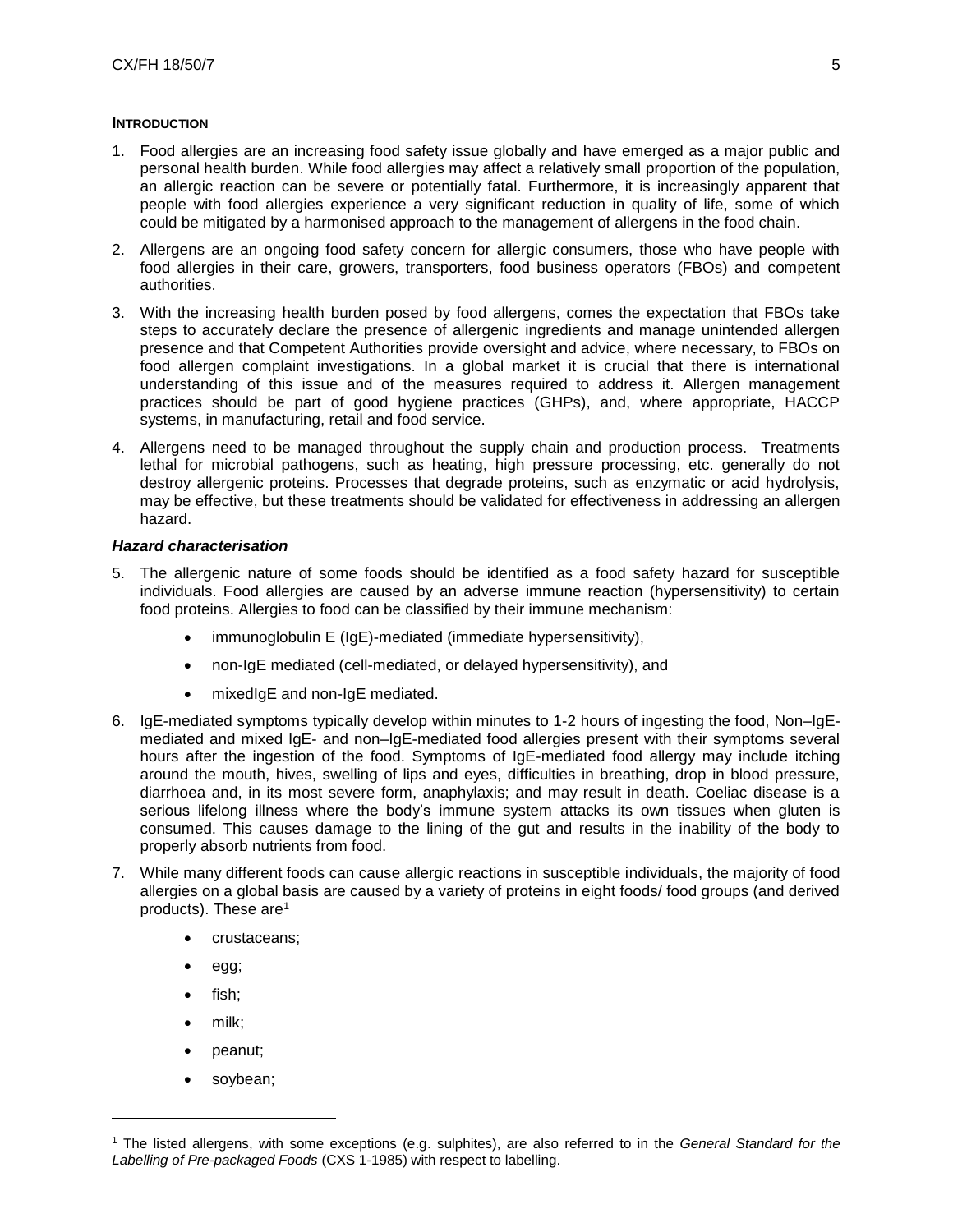- tree nuts; and
- wheat and other cereals containing gluten (and their derivatives).
- 8. The most common allergic reactions to tree nuts involve almonds, Brazil nuts, cashews, hazelnuts, macadamias, pecans, pistachios and walnuts. In addition, cereal grains such as wheat, barley and rye contain gluten, which can cause adverse reactions in persons with Coeliac disease, as well as those with specific allergies to those cereals.
- 9. While these are the most common, other food allergens such as sesame seeds, buckwheat, celery, mustard, molluscs, kiwi fruit and lupinare recognised as important in many countries and there is the potential for additional major allergens to be identified in the future. The controls outlined in this Code of Practice (Code) would be similar for any other allergens, and FBOs should apply these as appropriate to their own business requirements and applicable legislation.
- 10. Poor allergen management (including insufficient or inaccurate labelling) can result in the presence of varying levels of undeclared allergens in food, which may pose a risk if consumed by an allergic individual. The doses that provoke reactions vary among individuals and depend in part on the type of allergen. The risk of allergic reactions among a larger proportion of the allergic population increases with increasing concentration of undeclared allergen.
- 11. Allergen cross-contact can result from a number of factors in processing foods, some of which pose a greater potential for cross-contact than others. The control measures implemented to minimise crosscontact should be based on risk. In some instances, it may not be possible to prevent cross-contact, despite the implementation of preventive measures and GHPs. However, it may be possible to minimise cross-contact to an extent that the amount of allergen present due to cross-contact is below a batch threshold that would cause an adverse reaction in an allergic consumer.
- 12. It is important that FBOs are able to identify the allergenic nature of the foods and ingredients they handle and take steps to manage any potential presence of undeclared allergens.

### *Factors contributing to exposure*

13. A variety of situations may result in the exposure of allergic individuals to undeclared allergens. These include the following:

### *For harvesting, handling, storage and transportation:*

- inadequate or ineffective cleaning of, bags and transport vehicles;
- inadvertent inclusion of foreign grains;
- inadequate physical separation; and
- inadequate employee training/education on managing food allergens.

### *For packaged food manufacturing facilities:*

- labelling errors (label misprints, outdated labels, label in a foreign language, product in the wrong package);
- unintentional presence of an allergen due to in-process or post-process cross-contact;
- inappropriate design of the establishment in terms of separation of areas, location of equipment, traffic patterns, and the ventilation system, among others;
- errors in handling of rework;
- production sequences (scheduling) that result in the unintentional presence of an allergen from a product produced earlier;
- inadequate or ineffective equipment cleaning/sanitation procedures at product changeover;
- lack of change management for changes in formulation, ingredient supply and documentation processes;
- improper use of an allergen-containing ingredient;
- undeclared allergen in a supplier ingredient; and
- inadequate or lack of employee training/education on managing food allergens.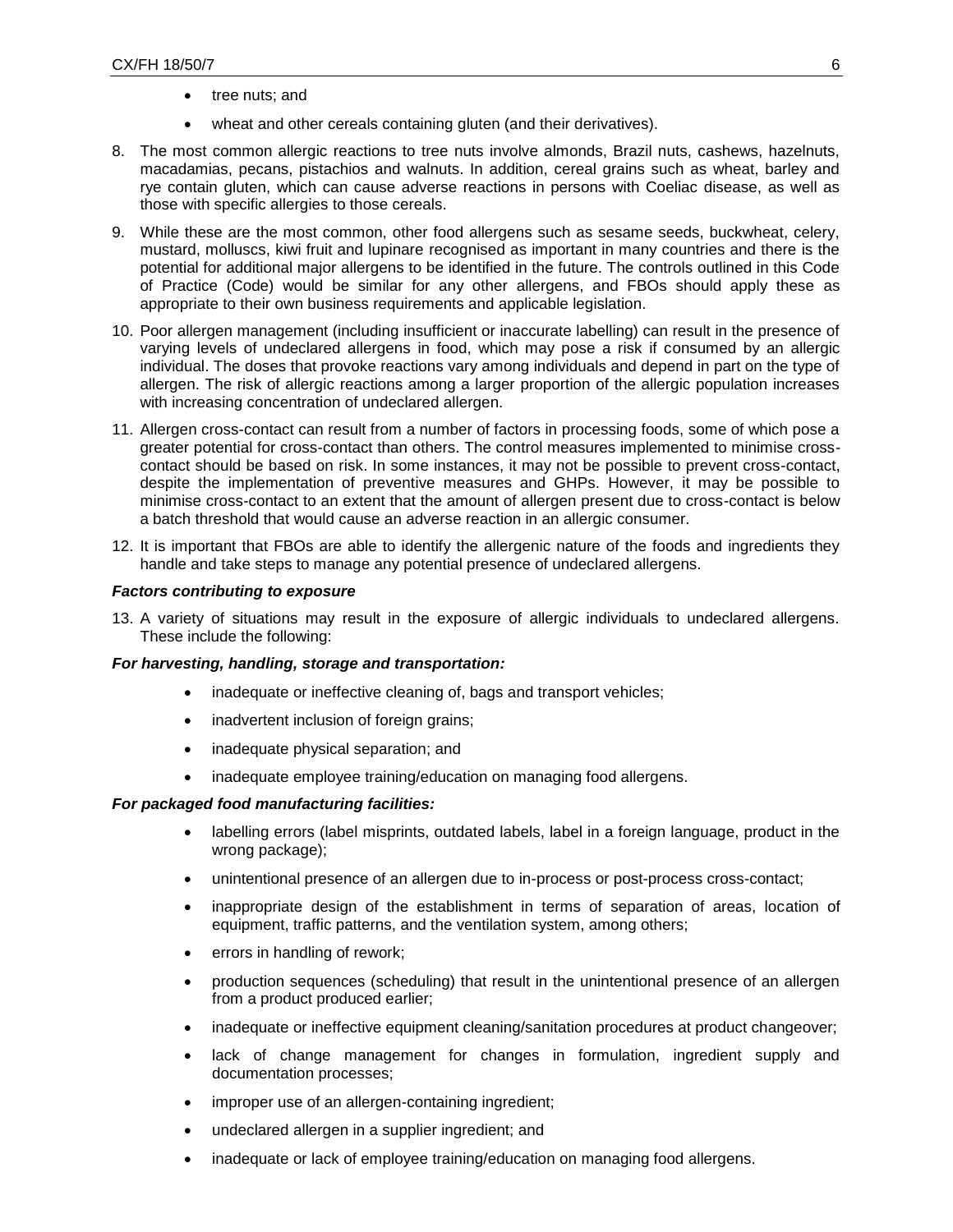### *For retail and food service establishments:*

- failure of the establishment to receive accurate information from supply chain or lack of allergen information with ingredients or foods received;
- failure to receive timely notification of ingredient changes or order substitution;
- lack of adequate storage or preparation areas to minimise the potential for allergen crosscontact;
- inappropriate flow of operations or improper equipment lay-out;
- absence of, or inadequate, food preparation and service procedures to avoid allergen cross-contact;
- inadequate employee training/education on managing food allergens, including lack of understanding of the serious nature of food allergies;
- inability of FBOs to clearly communicate allergen information to customers;
- food delivery websites which fail to communicate allergy requirements or allergen presence; and
- food allergic individuals not making their allergies known.
- 14. Cross-contact can occur at many points in the food chain. Potential points where cross-contact can occur are outlined in relevant sections within this Code.
- 15. FBOs are encouraged to have documented and detailed allergen management policies and procedures specific to the food business. Having allergen management policies and procedures in place, and compliance with these, allows a business to demonstrate it is taking all necessary steps to reduce the likelihood of an allergen being unintentionally present in a food. It also provides an opportunity for businesses to demonstrate adequate skills and knowledge in allergen management and reduces the risk of an allergen incident occurring.

### **SECTION I - OBJECTIVES**

- <span id="page-6-0"></span>16. This Code provides guidance to FBOs, including primary producers, to develop policies and procedures to identify allergens in all areas of food production, preparation and service, and then implement allergen management practices, including controls to:
	- minimise the potential for cross-contact that is of risk to the allergic consumer;
	- ensure the correct allergen label is applied to pre-packaged foods; and
	- ensure that accurate information can be provided to consumers at point of sale when the food is not pre-packaged.
- 17. The management tools and guidance in this Code are a proactive approach for effectively managing allergens in food production, preparation and service and reducing risk for consumers, rather than a reactive response once a food safety hazard has been detected in a food.
- 18. Food allergen management also involves allergen labelling. While this Code addresses controls to ensure that the correct label is applied during manufacturing of a product or when labelled at retail for the customer, labelling requirements for food products are addressed by the *General Standard for the Labelling of Pre-packaged Foods* (CXS 1-1985) and the *Standard for Foods for Special Dietary Use for Persons Intolerant to Gluten* (CXS 118-1979).

### **SECTION II – SCOPE, USE AND DEFINITION**

## **2.1 Scope**

<span id="page-6-2"></span><span id="page-6-1"></span>19. This Code covers allergen management throughout the supply chain including at primary production, during manufacturing, and at retail and food service end points. It complements Good Hygiene Practice (GHP) in manufacturing and food preparation practices in food service.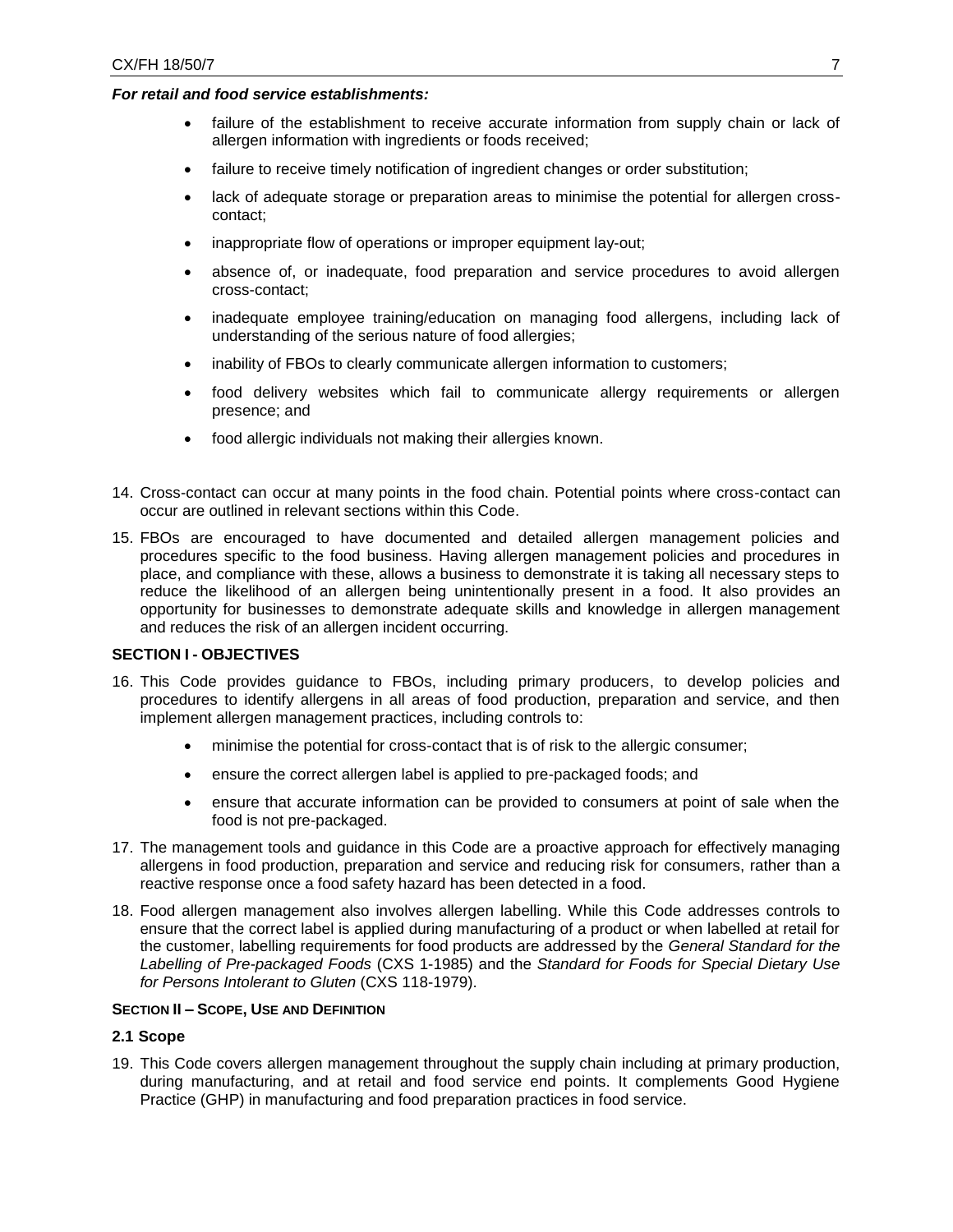- 20. This Code coversIgE-mediated, non Ig-E-mediated food allergies and hypersensitivities (e.g. Coeliac disease) that can be triggered by small amounts of the offending food allergen (thus requiring attention to GHPs in addition to labelling). There are eight foods/food groups (and derived products) that cause the majority of food allergies on a global basis and these include crustaceans, egg, fish, milk, peanut, soybean, tree nuts, wheat and other cereals containing gluten.
- 21. This Code does not cover hypersensitivities with a non-immunological aetiology such as lactose intolerance and sulphite sensitivity. Food intolerance adverse reactions usually result from a nonimmune mediated reaction to food, such as a lack of an enzyme to process foods effectively (e.g. the absence or deficit of lactase in those with lactose intolerance). While intolerances are not explicitly mentioned in the following text, some of the controls described here could be applied to protect those with food intolerances.

### **2.2 Use**

- 22. This Code follows the format of the *General Principles of Food Hygiene* (CXC 1-1969) and should be used in conjunction with it, as well as with other applicable codes and standards such as the *General Standard for Labelling of Pre-packaged Foods* (CXS 1-1985) and *Code of Hygienic Practice for the Transport of Food in Bulk and Semi-packed Food* (CXC 47-2001).
- <span id="page-7-0"></span>23. The provisions in this document should be applied as appropriate for the food business (e.g. manufacturing, retail, food service), with consideration of the diversity of ingredients, processes, and control measures of the products and various degrees of risk involved in managing allergenic ingredients/foods.
- 24. The document has been structured to outline the principles of food allergen management which apply broadly to food business operators, as well as identify those which should be specifically applied to retail and food service sectors. In this document, *retail*means a food business primarily involved in selling pre-packaged or non-prepackaged food directly to consumers for off-site or future consumption and *food service* means a food business that produces and serves food for direct consumption.

### **2.3 Definitions**

25. For the purpose of this Code, the following expressions have the meaning stated:

<span id="page-7-1"></span>Allergen means a usually harmless substance capable of triggering a response that starts in the immune system and results in an allergic reaction in certain individuals. In the case of foods, it is a protein which is found in food capable of triggering a response in individuals sensitised to it.

*Allergen Cross-contact* occurs when an allergenic food is unintentionally incorporated into another food that is not intended to contain that allergenic food.

*Allergen Profile* means the food allergens present (or the absence of any allergens) in a food.

*Competent Authority* means the official government agency responsible for implementing food law.

*Food business operator(FBO)* means the persons responsible for ensuring that the requirements of food law are met within the food business under their control, and includes producers, processors, wholesalers, distributors, importers, exporters, retailers, and food service operators.

*Good Hygienic Practices (GHPs)* means guidelines, procedures, or activities designed to promote and maintain sanitary conditions in food production.

*Hazard Analysis and Critical Control Points (HACCP)* means an established set of principleswhich provides a systematic way of identifying food safety hazards and making sure that they are being controlled.

*Rework* means clean, unadulterated food that has been removed from processing at any point up to and including final packaging for reasons other than insanitary conditions or that has been successfully reconditioned by reprocessing and that is suitable for use as food or a food component.

<span id="page-7-2"></span>*Visibly clean* means having no visible food or other residues.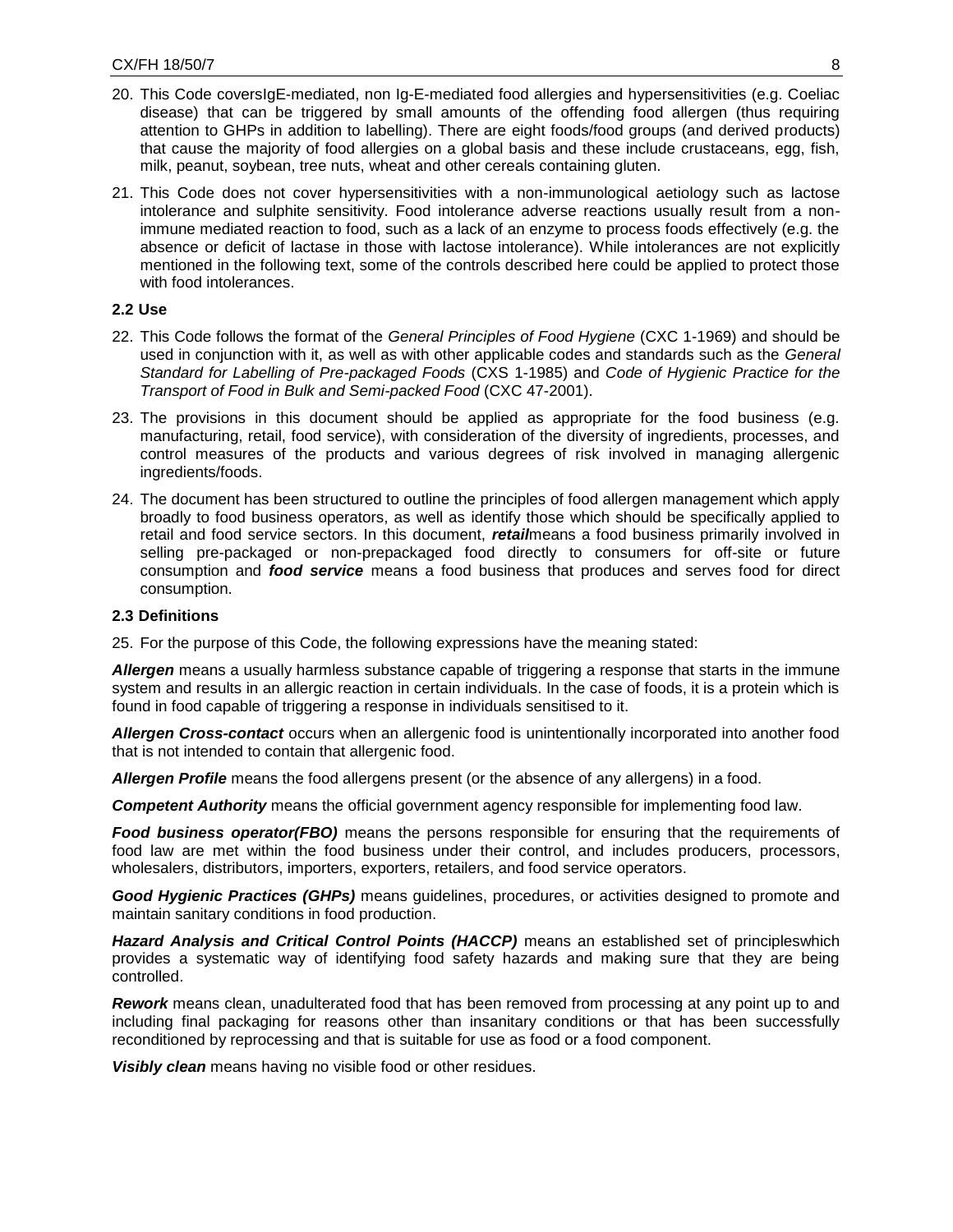## **SECTION III – PRIMARY PRODUCTION**

### **PRINCIPLE:**

Where the introduction of an allergen may adversely affect the allergen profile of food at later stages of the food chain, primary production should be managed in a way that reduces the likelihood of introducing such allergens.

26. This section is focused on primary production of cultivated commodities where there is a risk of allergen cross-contact (often referred to as adventitious presence).

## **3.1 Environmental hygiene**

<span id="page-8-0"></span>27. Depending on the crop, growers should consider the potential for allergen cross-contact from the growing environment. In order to assess the risk, growers should know the history of the specific growing area i.e. previous crops, and what other crops are being grown in close proximity. Where the adventitious presence of an allergen needs to be managed to ensure the allergen profile of the final food (e.g. gluten free), particular crop measures may be required to remove, to the extent practicable, the physical remains of previous crops prior to re-planting.

### **3.2 Hygienic production of food sources**

28. During growing, minimise the potential for maintenance machinery (e.g. used for weeding) to contain other plant material which could result in allergen cross-contact.

### <span id="page-8-1"></span>**3.3 Handling, storage and transport**

- 29. Prior to harvest, inspect equipment used for harvesting of crops to determine if the equipment is clear of visible plant debris and signs of previous crops/ food material.
- <span id="page-8-2"></span>30. Harvested commodities should be cleaned to the extent possible using various methods such as sifting via size, aeration, and mechanical cleaning to remove foreign allergenic matter where feasible and consistent with Codex standards.
- 31. To minimise the risk of allergen cross-contact, storage facilities that hold different commodities should be visually inspected and appropriately cleaned. When handling multiple commodities such as grains/pulses/seeds ensure that physical segregation is in place to minimise the potential for crosscontact. Having a clear "allergen map" (see section 5.2.1.1) of the storage facility will show where allergenic crops enter and are stored so the potential for cross-contact is managed.
- 32. Where a commodity is bagged, bags should be clean. Bags that have been used for an allergenic commodity should not be reused for a different commodity. For example, avoid the re-use of jute / canvas bags for non-allergenic commodities if they have already been used for allergenic commodities. Where grains or pulses are bagged and stored together, store allergens on the bottom shelves so that spillages can be easily managed from the perspective of preventing contact with nonallergenic commodities.
- 33. Transportation of food stuff should be carried out using a clean transport vehicle that is dry and free of the previous load to minimise the potential for allergen cross-contact. As necessary, transport containers should be cleaned before use. At unloading, transport containers containing allergenic commodities should be emptied of all cargo and cleaned as appropriate to minimise the potential for allergen cross-contact of the next load. For more detail on transportation refer to Section 8.

### **3.4 Cleaning, maintenance and personnel hygiene at primary production**

- 34. Refer to the *General Principles for Food Hygiene* (CXC 1-1969).
- <span id="page-8-3"></span>35. In addition, FBOs should ensure that the area where commodities are dried is clean and physical barriers are in place to prevent spillage and cross-contact. Materials or containers used to lay, hang or bag commodities should be cleaned to remove allergenic residue. FBOs should ensure storage areas and storage materials designated for allergenic commodities are clearly labelled or colour coded to prevent unintentional mix of commodities.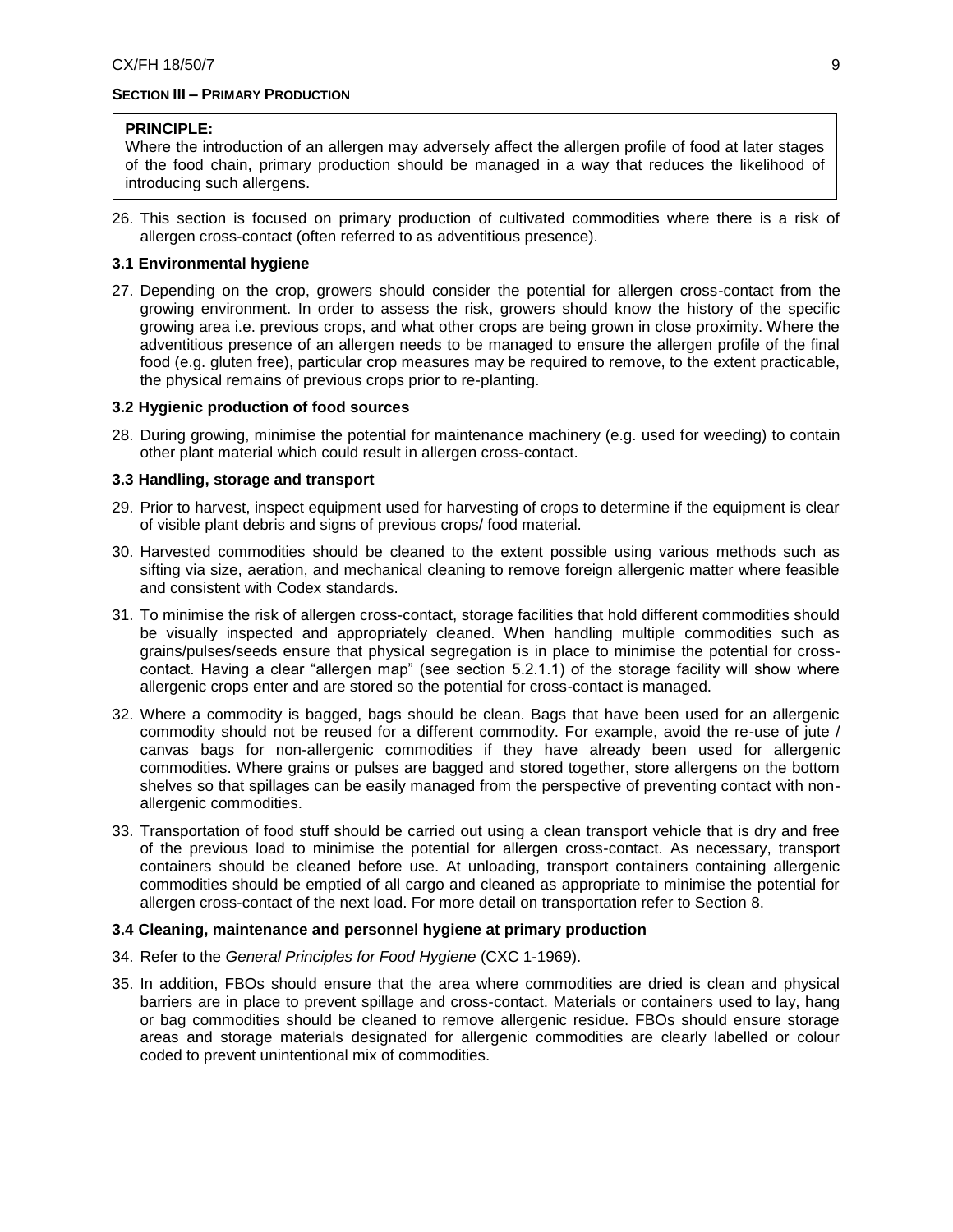# **SECTION IV – ESTABLISHMENT: DESIGN AND FACILITIES**

# **PRINCIPLE:**

<span id="page-9-0"></span>Establishment design should minimise the potential for cross-contact with allergens with respect to delimitation and isolation of areas, location of equipment, process flow, personnel movement and ventilation systems.

# **4.1 Location**

# *4.1.1 Establishments*

<span id="page-9-1"></span>36. FBOs producing food at more than one site should consider whether it is feasible to consolidate production, processing and storage of products containing specific allergens at one location. Although this may not always be feasible, particularly for small businesses, it could be used to limit crosscontact. If this is not possible, the production could be separated in time (see 5.2.1.) or space (separate rooms or lines for different allergens) and the establishment may be designed to have a linear flow in the production. Effective cleaning procedures, such as those outlined in Section 6, are also important in managing allergen cross-contact.

# *4.1.2 Equipment*

# 4.1.2.1 Manufacturing

- 37. Food manufacturing facilities commonly handle multiple allergens, frequently on the same equipment. Ideally these facilities would be designed to use processing lines dedicated to food with specific allergen profiles and where feasible, manufacturers should consider the use of dedicated lines, however, this is not feasible in most cases. An analysis of the process, including the equipment design, should be conducted to determine the risk to the allergic consumer and whether dedicated processing lines, equipment redesign, or other control measures are needed to ensure appropriate consumer protection.
- 38. If separate production lines are used for foods with different allergen profiles (e.g. for foods that do not contain a particular allergen and for foods that do), manufacturers should provide sufficient separation to minimise the potential for cross-contact from one line to another based on the food, the process, and the likelihood of cross-contact. Manufacturers should eliminate cross-over points or provide a means to contain or shield food (e.g. closed pipes, enclosed or covered conveyors) to prevent food spilling from one line to another.

## 4.1.2.2 Retail and food service

39. Retail and food service operators also commonly handle multiple allergens, frequently on the same equipment. They should, where feasible, use equipment dedicated to foods with a particular allergen (e.g. use a separate slicer for cheese, which contains milk, and for meats that do not contain milk).

## **4.2 Premises and rooms**

- <span id="page-9-2"></span>40. Where feasible, FBOs (manufacturers, as well as retail and food service operators) should consider the need, based on risk to provide a dedicated production area within the establishment for the preparation of foods that do not contain allergens, or provide dedicated production areas, or use screens to set up temporary segregated areas, for foods with different allergen profiles. For example, an establishment that handles different types of tree nuts could dedicate separate rooms or other areas for handling each type of nut. One that handles different types of protein powders such as soy protein and milk powder could dedicate separate areas for handling these powders. Where applicable, the rooms should be appropriately designed such that effective cleaning could be administered to reduce cross-contact.
- 41. FBOs should store allergens separately from other allergens as well as separate them from nonallergenic ingredients.

## *4.2.1 Manufacturing*

- 42. Manufacturers should consider providing barriers (e.g. walls, partitions, curtains) or adequate separation between lines, when necessary, to prevent allergen cross-contact when foods with different allergen profiles are processed at the same time.
- 43. When necessary, based on an assessment of risk to the allergic consumer, manufacturers should consider designing premises and rooms to ensure appropriate allergen dust removal or hood systems to mitigate the risk of airborne allergen cross-contact throughout the processing area, especially when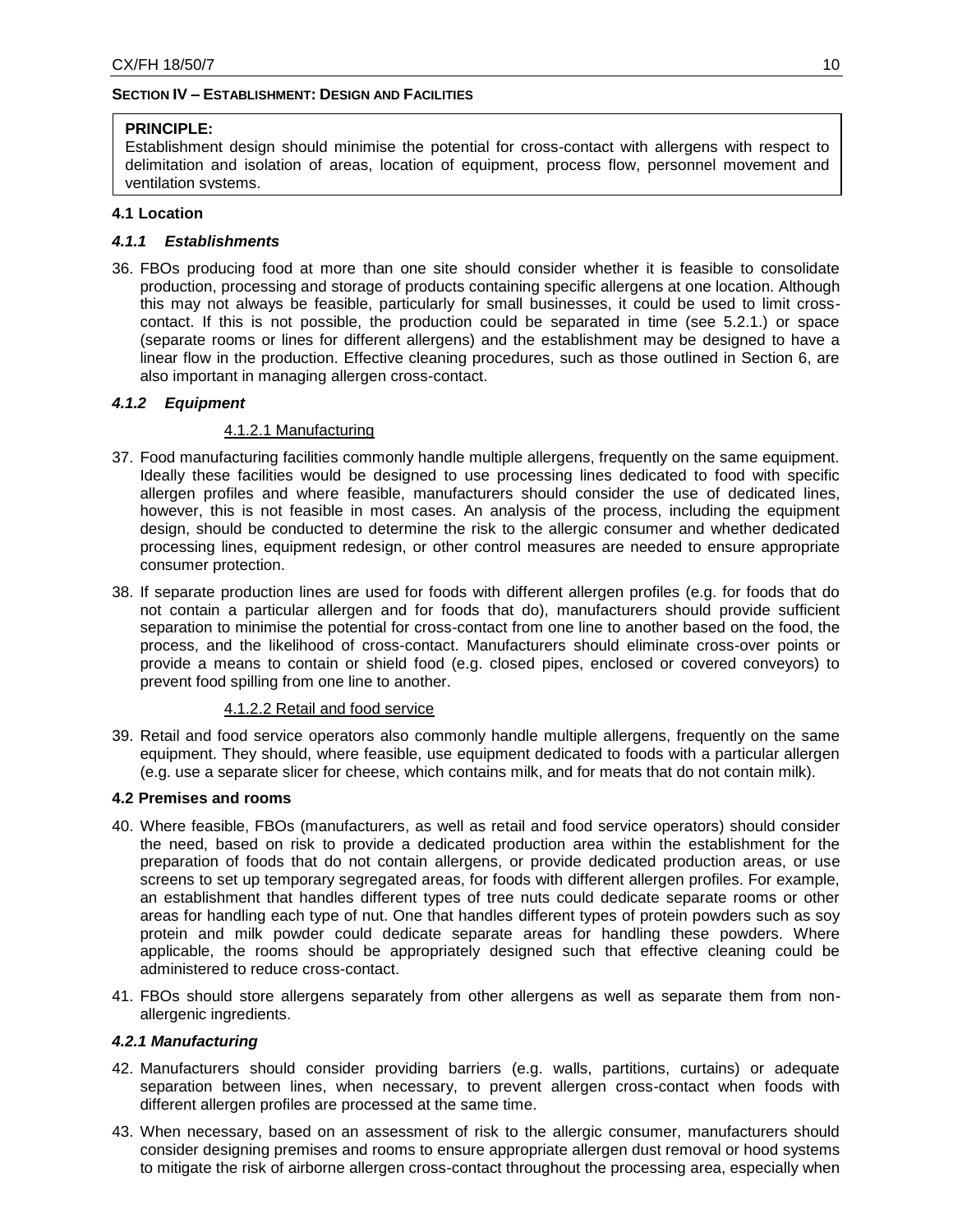powdered allergens such as wheat flour, dried milk powder, soy protein, etc. are used. Such controls could be important where powders are dumped into mixers, hoppers, or carts to prevent dust settling on surrounding equipment. Where dust removal systems are not in place, other controls such as cleaning surrounding areas following dumping could be used to mitigate the risk of allergenic proteins in powders being transferred to other foods.

# **4.3 Equipment**

# *4.3.1 Manufacturing*

<span id="page-10-0"></span>44. Equipment, tools, utensils and containers (other than single-use containers and packaging) contacting foods that contain allergens should be designed and constructed to provide for effective removal of allergens during cleaning. To minimise the potential for allergen cross-contact, ideally, they should not contain areas where allergens, especially particulate allergens (e.g. peanuts, tree nuts), could get caught in crevices such that they are not removed by the cleaning procedures applied. Welds should be smooth, seals and hoses should not contain cracks, and "dead ends" or other areas where pockets of foods containing allergens can accumulate should be eliminated.

# *4.3.2 Retail and Food Service*

45. Retail and food service operators should use equipment, tools, utensils and containers (other than single-use containers and packaging) that have been designed and constructed to ensure that allergens can be easily and effectively removed during cleaning.

# **4.4 Facilities**

<span id="page-10-1"></span>46. FBOs, including retail and food service, should place hand wash basins in appropriate areas to prevent allergen cross-contact via personnel. Having convenient hand wash basins will encourage employees to wash hands with soap and water between handling foods that have different allergen profiles. FBOs should also consider, based on the risk to allergic consumers, facilities to enable change of protective clothing, especially when personnel are moving from particular areas within the manufacturing facility such as those handling powdered allergens.

# **SECTION V – CONTROL OF OPERATION**

## **PRINCIPLE:**

<span id="page-10-2"></span>The unintentional presence of allergens in food is minimised by taking preventive measures through GHPs and HACCP at appropriate stages in the operation.

## **5.1 Control of food hazards**

- <span id="page-10-3"></span>47. FBOs should control allergens by minimising the potential for allergen cross-contact, by ensuring that information identifying the allergens present in foods are clear, correct, and that retail and food service establishments are able to communicate the allergens present in the foods they prepare. Controls should be risk-based. Information helpful in assessing risk include:
	- allergens present in the facility;
	- the nature of the allergen (i.e. whether the food itself is an allergen, derived from an allergen, or the allergen is a component in an ingredient);
	- whether the allergen is a particle, powder, liquid or paste;
	- the processing steps where the allergen is used; and
	- the amount of allergen used in products.
- 48. It is important that FBOs educate and train personnel to have awareness of food allergens and their health impact in order to ensure they implement the necessary allergen controls.
- 49. FBOs should:
	- identify any steps in their operations that pose a risk of allergen cross-contact, assess the level of risk at those steps and ascertain the ones that are critical;
	- implement effective control procedures to minimise allergen cross-contact at those steps;
	- monitor control procedures to ensure their continuing effectiveness;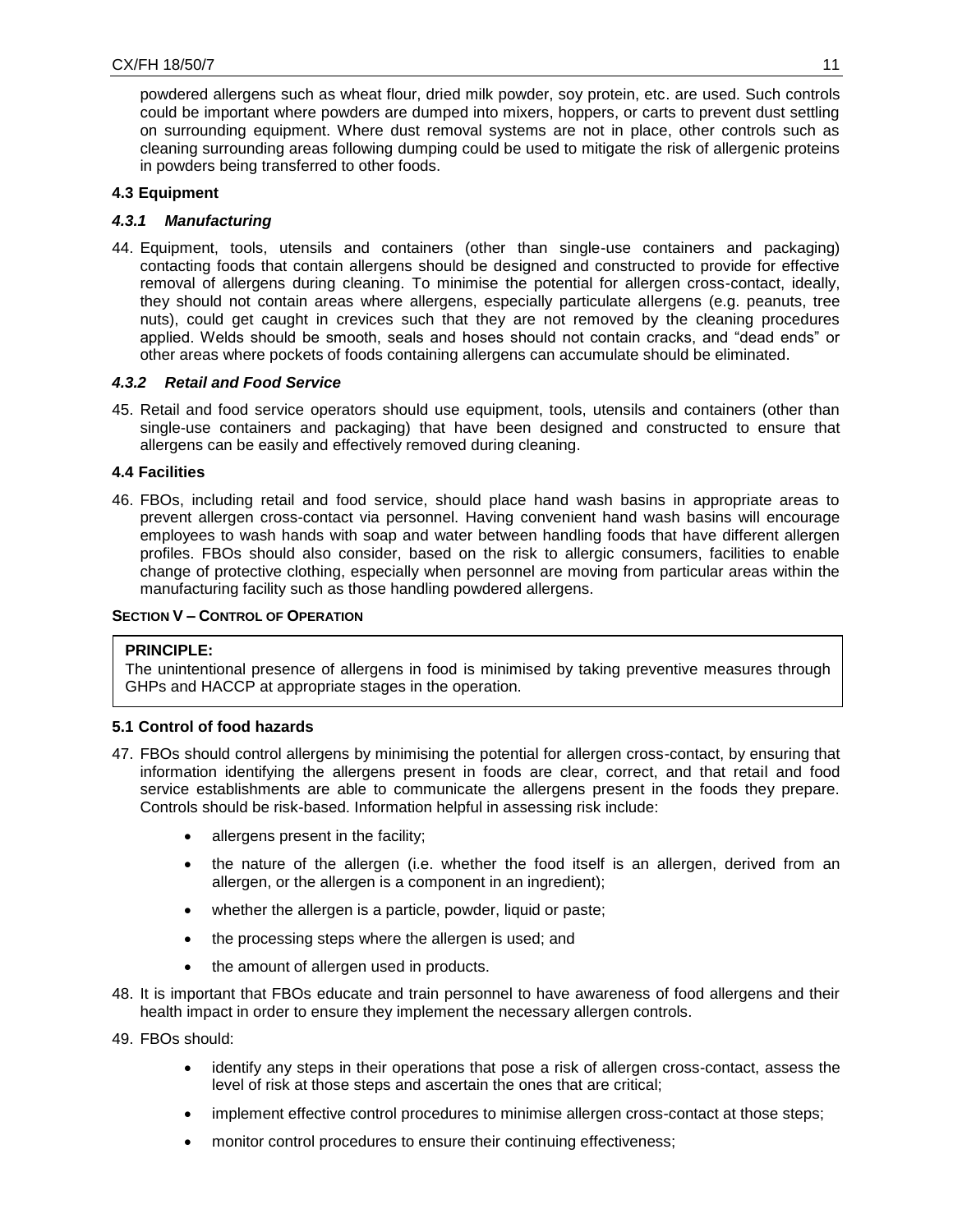- review allergen control procedures periodically, particularly when the operations change;
- ensure suppliers are familiar and comply with food allergen specifications; and
- ensure personnel are aware of and follow allergen control procedures.

# *5.1.1 Manufacturing*

50. Manufacturers should also identify steps in the operation that are critical to ensuring allergens are properly labelled including reviewing recipes and labels on compound ingredients, and ensuring that the correct product is packed in the correct package.

# *5.1.2 Retail and food service*

51. Retail and food service operators should also manage menus, including in-store and on websites, if they contain allergen information, to assure content is current and matches the food product.

# **5.2 Key aspects of hygiene control systems**

# *5.2.1 Manufacturing*

## 5.2.1.1 Minimising cross-contact during processing

- <span id="page-11-0"></span>52. If the same production area is used for foods with different allergen profiles, manufacturers should, where feasible, implement production scheduling to separate by time the manufacture of products with different food allergen profiles, e.g. process foods that do not contain allergens before foods with allergens. For instance, production schedules could be established in some cases whereby products that do not contain allergens are handled at the beginning of the schedule and different products containing the same food allergen profile could be run sequentially before products with different allergen profiles, to reduce the potential for allergen cross-contact (e.g. all frozen desserts containing only milk are run before those containing both milk and egg). Where possible, allergenic ingredients should be added as late in the production process as possible, or as far downstream as possible in the processing line (e.g. closest to the filling and packaging equipment), to minimise the amount of equipment in the production area that comes in contact with the allergen. This will help minimise potential allergen cross-contact and facilitate cleaning.
- 53. Manufacturers should develop traffic flow of allergen-containing ingredients, packaging supplies and employees during the manufacture of foods to minimise the potential for allergen cross-contact. This should include consideration for managing the movement for transient people such as managers, quality assurance personnel, inspectors, maintenance personnel, and visitors.
- 54. "Allergen mapping" (a diagram that identifies where allergens are stored, handled and prepared on site, overlaid with the processes involved) can be useful in identifying areas where controls should be applied to minimise allergen cross-contact.
- 55. Where there is a risk of contamination by personnel, personnel working on processing lines that contain an allergen should be restricted from working on lines that do not contain that allergen. Manufacturers should consider a system to clearly identify employees working on lines manufacturing foods containing different allergen profiles, e.g. different coloured uniform or hair net.
- 56. Containers and utensils used to hold or transfer foods that contain allergens should, where possible, be dedicated to holding a specific allergen and be marked, tagged, or colour-coded to identify the allergen. Where such dedication is not possible, effective cleaning procedures should be in place to clean containers before use for a food with a different allergen profile. Disposable liners can also be an effective strategy.
- 57. Manufacturers should provide shielding, permanent and/or temporary partitions, covers, and catch pans to protect exposed unpackaged product from allergen cross-contact. Dry ingredients should be physically contained by covering specific equipment, such as conveying equipment, hoppers, storage silos, shakers, and size graders. Where feasible, manufacturers should dedicate utensils and tools for processing lines with different food allergen profiles; these utensils and tools should be distinguishable (e.g. through marking, tagging or colour-coding) to minimise the potential for allergen cross-contact. Similarly, manufacturers could consider duplicating certain pieces of equipment (e.g. scales) and dedicating them for specific allergen-containing production runs.
- 58. Manufacturers should not use ingredients for which the allergen profile is unknown, and should never guess or assume that an allergen is not present. Allergen-containing ingredients should, if feasible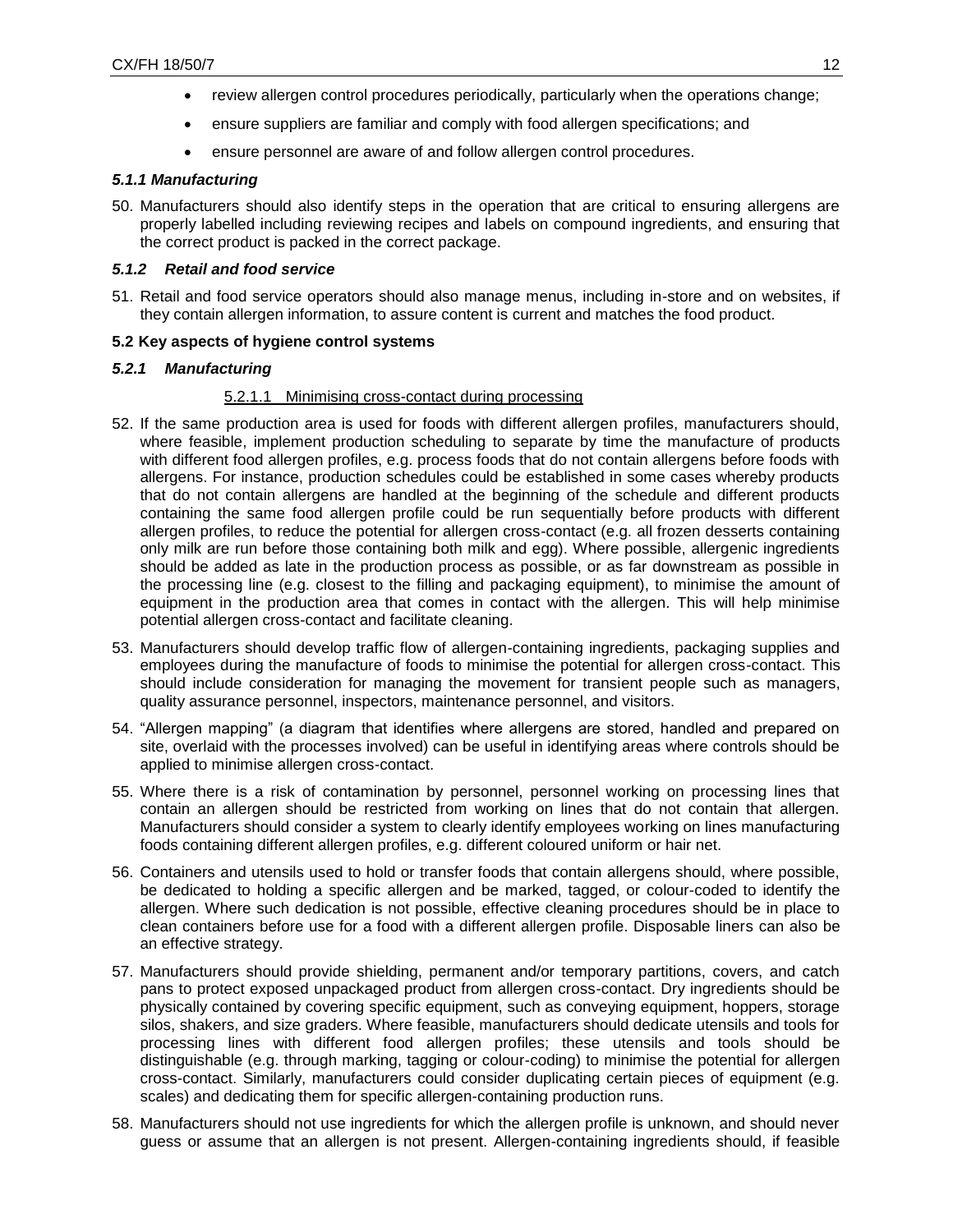and necessary to minimise the potential for cross-contact, be opened and weighed in designated areas before being transferred in covered or closed containers to the processing line.

- 59. Dry ingredients that are, or contain, a food allergen should be added in a manner that minimises the potential for unintentional dispersion by dust. For example, the formation and dispersion of allergen dust can be minimised by adding liquid ingredients to mixers at the same time as powders, using dust collection systems (e.g. local exhaust, ventilation systems and/or vacuum systems), controlling surrounding dust sources, and/or covering equipment. The use of dry allergens with a propensity for dust formation should, where feasible, be scheduled at the end of a production/processing day to allow sufficient time for the air handling system to evacuate any residual allergenic dust from the establishment environment overnight.
- 60. Manufacturers should evaluate the potential for cross-contact due to cooking media, such as water or oil. Frying oil may need to be filtered to remove allergen-containing particulate material if it is likely that such particles could end up in a food with a different allergen profile.
- 61. Spills that contain food allergens should be cleaned up immediately, avoiding further dispersion (e.g. care not to generate aerosols with high pressure washers, or to re-suspend dust using compressed air hoses).

# 5.2.1.2 Rework and Work-in-Process

- 62. Rework and Work-in-Process (WIP) that contains allergens should be stored in sturdy containers with secure covers in designated, clearly marked areas. The rework or WIP should be appropriately labelled with all food allergens specifically highlighted, and properly inventoried and accounted for during storage and when used, to minimise the potential for incorporation into the wrong product.
- 63. Manufacturers should implement a policy for rework to be added back to same finished product whenever feasible. Alternatively, rework can be added to another product with the same food allergen profile.

# 5.2.1.3 Application of Product Labels

- 64. Manufacturers should implement procedures to ensure that allergen information and labels are accurate (see 5.3 Incoming Material Requirements)and verify that the correct product labels are used on the production line when packaging/labelling products. This could involve manual checks and/or automated checks such as bar code recognition to ensure the correct packaging is used.
- 65. Labels and labelled containers should be stored in a way that minimises the potential to pull incorrect labels or containers during production. All labels and labelled containers should be removed at the end of the production run and returned to their designated storage area.
- 66. Manufacturers should implement procedures to segregate and re-label food products that have been labelled incorrectly. If it is not possible to re-label such food, they should have a procedure to destroy the food.

## 5.2.1.4 Monitoring and verification

- 67. Regular internal audits of production systems should be conducted to verify that the product formulation matches the records of allergenic ingredient use, that the final product matches the ingredients specified on the label, that allergen cross-contact controls are properly implemented and that line personnel are appropriately trained.
- 68. Manufacturers should regularly review suppliers to ensure that multi-component ingredients (e.g. sauces, spice mixes) have not changed and verify that precautionary allergen labelling (such as "may contain" statements) are only applied in instances where the manufacturer cannot reasonably prevent allergen cross-contact when such cross-contract could present a risk to allergic consumers.

## 5.2.1.5 Product development and change

- 69. When developing new products, or changing formulations or ingredient suppliers, manufacturers should consider whether it is feasible to use a non-allergenic ingredient to provide the same functionality as an allergenic ingredient to avoid introducing a new allergen into the establishment or a processing line.
- 70. Where the introduction of a new allergen into the establishment or a processing line is unavoidable e.g. during factory trials or consumer testing, care should be given to avoid cross-contact with existing products.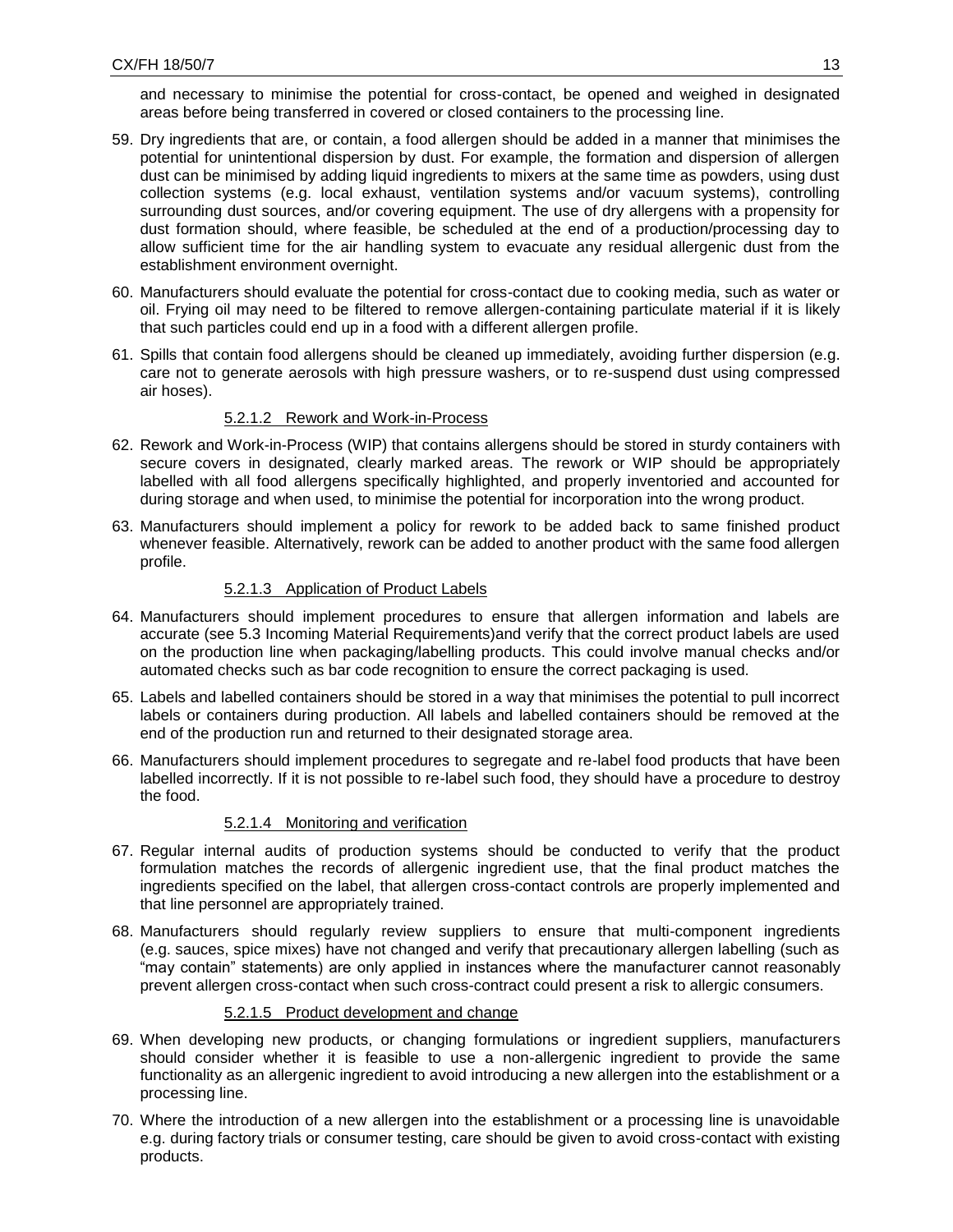- 71. Procedures for preventing cross-contact, as well as relevant HACCP documents, operating procedures and associated personnel training, may need to be reviewed and revised to address a new product or formulation with a different allergen profile, especially when an allergen new to the production facility is involved.
- 72. Product labels should be developed and verified to match the formulation before the new product or changed formulation is produced, and product and label specifications that are no longer used should be destroyed or archived in a manner that prevents accidental use.

# *5.2.2 Retail and Food Service*

- 73. Equipment that has been used for allergen-containing foods should be marked, tagged, or colourcoded to identify the allergen. Where this is not practical, equipment should be cleaned between use for foods with different allergen profiles.
- 74. Food that contains allergens should also be stored separate from food that does not contain allergens, or from food with a different allergen profile.

## 5.2.2.1 Minimising cross-contact during preparation

- 75. Retail and food service personnel should ask customers if they have any food allergies, even if they are not told by the customer. They should also know and understand the risks of allergen crosscontact from the processes followed in the preparation of food items. Cross-contact during preparation primarily occurs in the following ways:
	- food to food, e.g. by foods touching or one food dripping onto another food;
	- food to hand to food, e.g. handling by cooking personnel, front service personnel or using hands in multiple containers of ingredients containing different allergen profiles without washing in between, such as adding toppings to pizzas, assembling sandwiches etc;
	- food to equipment/utensils/surface to food, e.g. sharing of utensils, for example, using a whisk to stir a milk-based sauce and then using the same whisk to stir eggs, without thoroughly washing and drying the whisk between procedures, or using the same cutting board, griddle/frying pan, or other surface to prepare fish and shellfish; and
	- food to cooking media, e.g. shared fryers or boiling vats for cooking food.
- 76. Preparation processes should be designed to minimise the potential for allergen cross-contact during food preparation, e.g. separate equipment and utensils that are used for foods with different allergen profiles, dedicate utensils/equipment for allergen-containing products, or clean equipment, utensils and preparation surfaces thoroughly between uses for foods with different allergen profiles.
- 77. Retail and food service operators should consider, where feasible, assigning one individual to prepare an allergenic food (e.g. deveining prawns/shrimp). Where this is not possible, allergen control procedures should be in place between preparation of foods with different allergen profiles.
- 78. Containers and tools used to hold or transfer foods that contain allergens should, where possible, be dedicated to holding a specific allergen and be marked, tagged, or colour-coded to identify the allergen. Where such dedication is not possible, effective cleaning procedures should be in place to clean containers before use for a food with a different allergen profile.
- 79. Food preparation operators should only use ingredients listed in the recipe, and not replace one ingredient with another unless the ingredient is known not to contain an allergen. Operators should not use foods for which the allergen profile is unknown, and should never guess or assume that an allergen is not present. Personnel should consider whether it is feasible and necessary to dedicate cooking media, such as water or oil, to foods with specific allergen profiles to prevent allergen crosscontact, for example, not using oil to fry both battered / breaded fish and potatoes, as batter / breadcrumb particles could end up in the potatoes. Frying oil may need to be filtered to remove allergen-containing particulate material if it is likely that such particles could end up in food with a different allergen profile.
- 80. Foods displayed for consumer purchase should be protected from cross-contact during display, e.g. by wrapping or by separation that could include plastic barriers. Designated serving utensils should be provided to handle foods with different allergen profiles, where feasible, and should only be used for that food, or the utensils should be cleaned between uses for foods with different allergen profiles.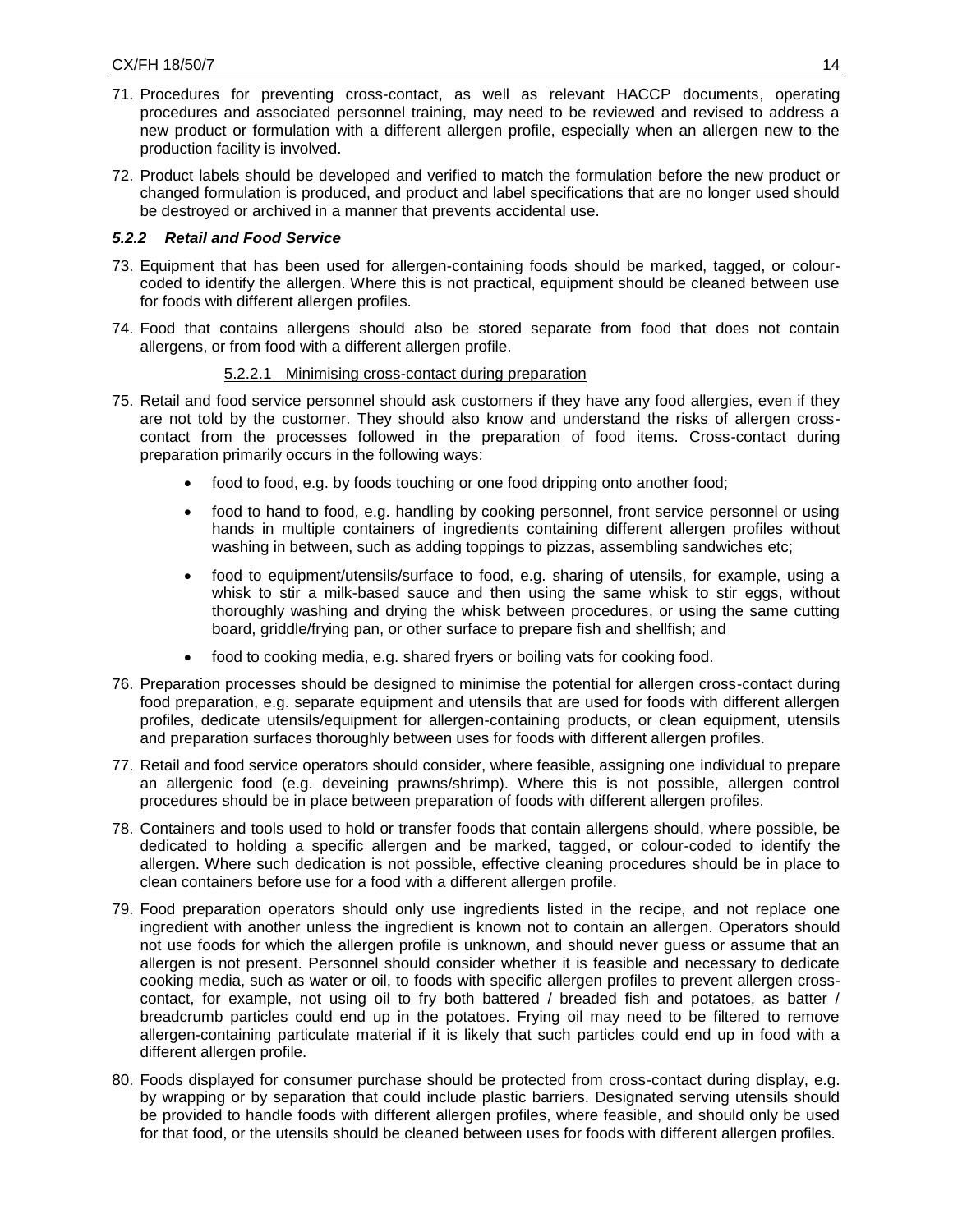81. Personnel handling product at display and consumer purchase, as well as servers in restaurants and other food service operations, should be knowledgeable about the allergens in products; alternatively, the personnel should know how to obtain the information about the allergens in products rapidly especially when the food does not contain labelling that identifies the allergens.

# 5.2.2.2 Rework

82. Rework and WIP should be stored in sturdy containers with secure covers in designated, clearly marked areas. The rework or WIP should be appropriately labelled to minimise the potential for incorporation into the wrong product. Food handlers should implement a policy for rework to be added back to the same finished product) whenever feasible. Alternatively, rework can be added into another product with the same food allergen profile.

# 5.2.2.3 Application of Product Labels

83. In retail and food service operations that package and label foods sold directly to consumers, the label or allergen information is usually generated and provided on site, and often at the point of purchase. Retail and food service operators should implement procedures to ensure that product labels are accurate and the correct product labels/information are provided when packaging/labelling products. They should implement procedures to segregate and then re-label or destroy food products that have been labelled incorrectly.

# 5.2.2.4 Monitoring and verification

84. Supervisors of food preparation and service staff in retail and food service operations should periodically verify that employees are following the procedures established to minimise the potential for allergen cross-contact and inform the consumer about allergens in foods, including applying the appropriate label to packaged foods and providing the relevant information with respect to unpackaged foods. Regular review of ingredients, recipes, and labels, to ensure accuracy of allergen information should also be undertaken.

# 5.2.2.5 Product development and change

85. When introducing a new product or recipe with a different allergen profile, procedures for minimising cross-contact should to be reviewed and possibly revised. Employees that handle these foods, in particular those who have direct interaction with customers should be made aware of the changes in a timely manner. Allergen information on menus should also be updated.

## **5.3 Incoming material requirements**

# *5.3.1 Manufacturing*

- <span id="page-14-0"></span>86. The source of an allergen unintentionally presentin a finished product may be an ingredient obtained directly from a supplier or an ingredient manufactured by a third-party supplier. Manufacturers should establish specifications for their suppliers that address allergen controls as appropriate to the supplier and the use of the ingredient by the manufacturer.
- 87. Suppliers should have good allergen management practices to minimise the risk of cross-contact between foods with different allergen profiles. Suppliers should also ensure that all food allergens, including allergens in ingredients they use to manufacture another product, are listed in product information or on the label of the finished product (e.g. milk in a spice blend ingredient used in a food) and should have processes in place to manage allergen labelling.
- 88. Manufacturers should have programs in place to assess the allergen control programs of suppliers when necessary, e.g. a supplier questionnaire/survey and/or an audit to assess the allergen profile of foods produced at the supplier's site and the supplier's allergen management plan, including crosscontact controls and cleaning programs. A specification sheet, certificate of analysis, or vendor guarantee periodically with each lot can also be useful in addressing a supplier's control of food allergens.
- 89. Manufacturers should have procedures/policies in place for suppliers to notify, in a timely manner, the manufacturer of any changes in the supplier's operation that could impact the allergen profile of the ingredient from the supplier (e.g., a change in formulation affecting the allergen profile or the introduction of a new allergen into the supplier's establishment, particularly if that allergen will be used on the same line as the ingredient provided to the manufacturer). Manufacturers should have a procedure/policy for ensuring that any change in supplier is accompanied by a review of the product(s) being supplied with respect to that supplier's allergen control program.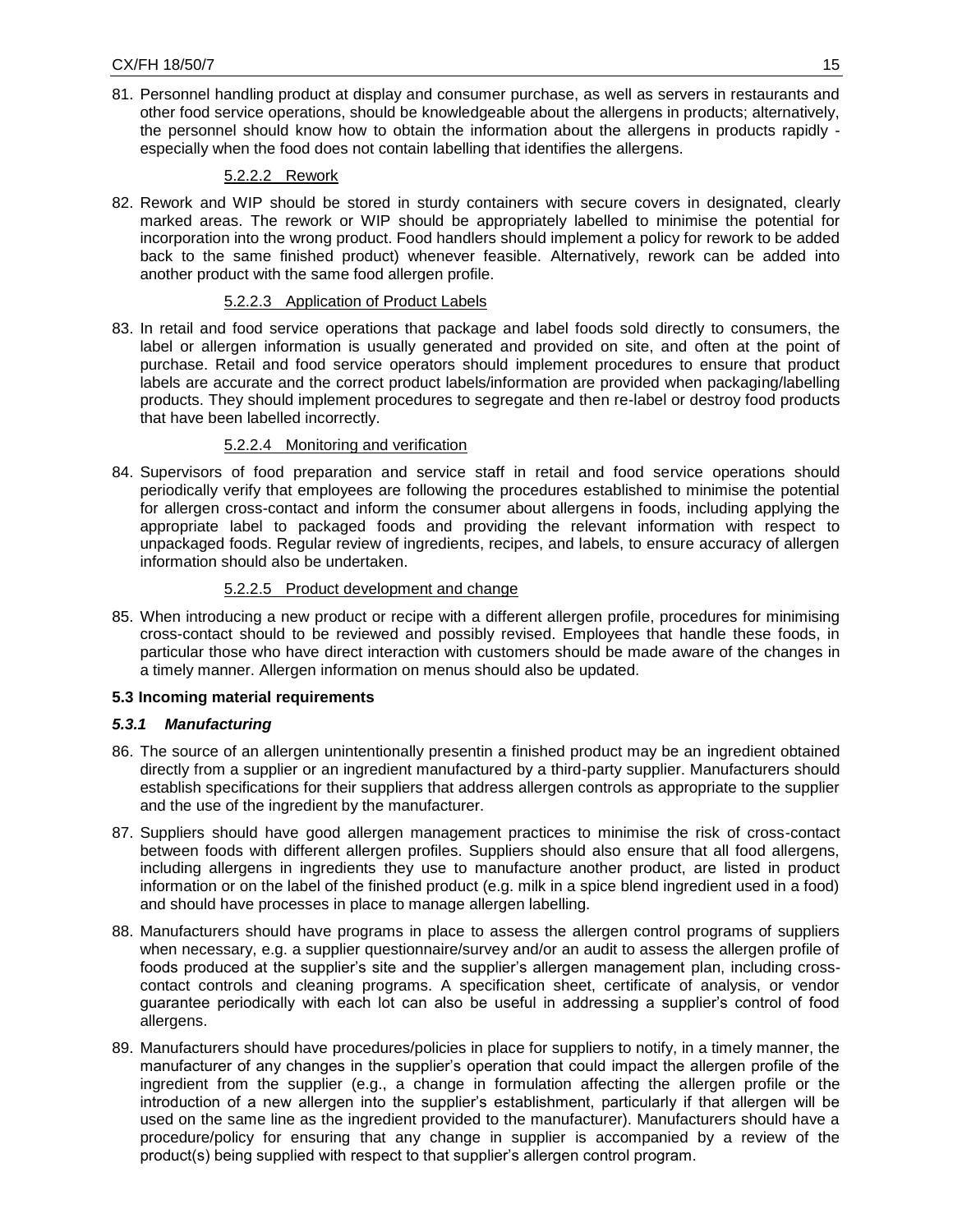- 90. Incoming foods that are, or that contain, allergens should be labelled to identify the allergens that are present using common terms (e.g. 'milk' when casein is an ingredient). Manufacturers should review labels on, and documents accompanying, shipments of ingredients (including minor ingredients such as spice blends and flavours) to confirm that the ingredient contains only the expected food allergen(s). Particular attention should be given to multi-component pre-mixed ingredient packages. Manufacturers should have policies in place to address ingredients that contain advisory statements on the label with respect to the labelling of finished food containing that ingredient and controls to minimise allergen cross-contact based on the risk to the allergic consumer.
- 91. Manufacturers should inspect ingredients, especially allergen-containing ingredients, upon receipt to ensure that the containers are intact and that the contents have not leaked or spread. If containers have leaks, tears, or other defects, manufacturers should inspect nearby containers for evidence of allergen cross-contact. Manufacturers should reject (or properly dispose of) ingredients when a container is not intact or there is evidence of allergen cross-contact, or handle damaged containers in a manner that minimises the potential for allergen cross-contact (e.g. place a damaged container inside another container, or move the contents of the damaged container to a different container).
- 92. Manufacturers should clearly identify allergen-containing ingredients and processing aids (such as pan-release agents that could contain soy) using a system that adequately distinguishes between ingredients with different food allergen profiles (e.g. tags or colour coding of cases/pallets/bags) to alert personnel that these materials are subject to special precautions and handling procedures throughout the establishment.
- 93. Secure, closable containers should be used to store allergen-containing ingredients and processing aids. Manufacturers should segregate allergen-containing ingredients based on allergen type and from ingredients that do not contain allergens – e.g. in a dedicated storage room or area of the establishment, or in separate bays or areas of a storage room. When this is not feasible, ingredients that contain allergens should be stored below those that do not contain allergens to minimise the opportunity for allergen cross-contact in the event of a spill or leak.

# *5.3.2 Retail and Food Service*

- 94. Retail and food service operators should purchase ingredients for which the allergen profile is known, e.g. packaged foods that list all ingredients. For example, if a bag of dried porcini mushroom and herb risotto mix does not list the contents, then the product should not be used. Sourcing ingredients from the same supplier may minimise changes in the allergen profile of foods supplied.
- 95. Retail and food service operators should inspect ingredients, especially allergen-containing ingredients, upon receipt to ensure that the containers are intact and that the contents have not leaked or spread. If containers have leaks, tears, or other defects, operators should inspect nearby containers for evidence of allergen cross-contact. Retail and food service operators should reject (or properly dispose of) ingredients when a container is not intact or there is evidence of allergen crosscontact, or handle damaged containers in a manner that minimises the potential for allergen crosscontact (e.g. place a damaged container inside another container, or move the contents of the damaged container to a different container).
- 96. The labels of incoming packaged ingredients used in the preparation of foods should be reviewed for allergens to ensure knowledge about the allergens present in the final prepared food. Retail and food service operators should store allergen-containing ingredients in a manner to minimise the potential for allergen cross-contact e.g. store allergen-containing ingredients below those that do not contain allergens.

# **5.4 Packaging**

97. FBOs should have procedures in place to review and approve all proposed product labels of all foods to ensure they are accurate with respect to allergens. To avoid allergen labelling errors, there should be a procedure for destroying old packaging and labels (and to maintain electronic document control of old labels) when recipes/formulations have been changed.

## <span id="page-15-0"></span>**5.5 Water**

<span id="page-15-1"></span>98. Water that has come in to contact with a food that is or that contains an allergen (e.g. water used for cooking or washing) should not be recirculated for use on a food that does not contain that allergen if such use could result in allergen cross-contact that could present a risk to allergic consumers.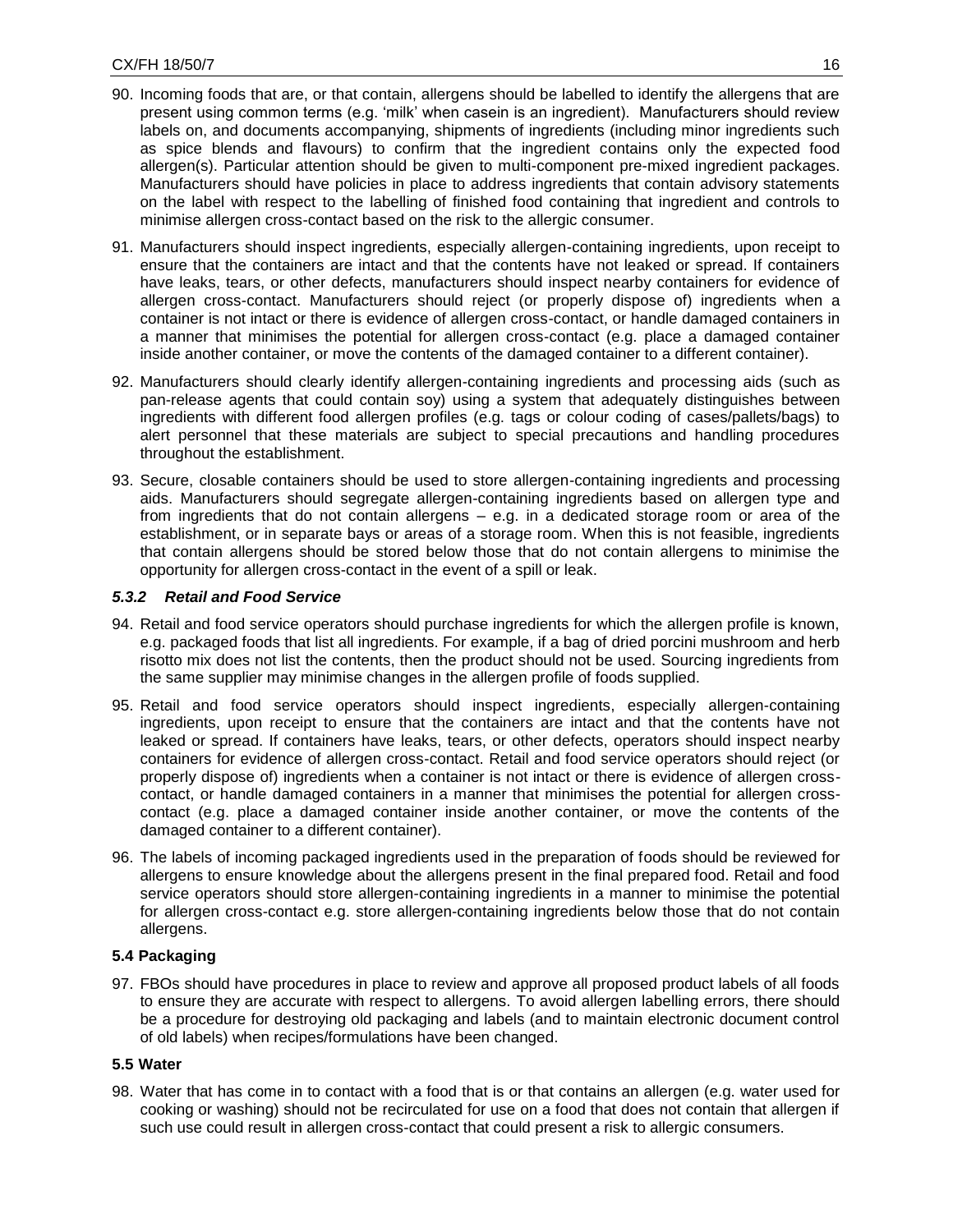99. Re-use of clean-in-place (CIP) rinse water from washing equipment containing an allergen should be avoided if this could result in allergen cross-contact that could present a risk to allergic consumers.

# **5.6 Management and supervision**

<span id="page-16-0"></span>100. FBO managers and supervisors need to have enough knowledge and understanding of allergen control principles and practices to be able to judge potential risks and determine the need for new or revised procedures to prevent the presence of undeclared allergensor the need to take corrective action when allergen control procedures are not properly implemented. In addition, retail and food service managers need to be able to recognise when a customer is having an allergic reaction, and how to proceed with emergency services.

# **5.7 Documentation and records**

101. Refer to the *General Principles of Food Hygiene* (CXC 1-1969).

# *5.7.1 Manufacturing*

- <span id="page-16-1"></span>102. Records could include those for:
	- suppliers' allergen management (e.g. questionnaire, survey and/or an audit to assess the allergen profile of foods produced at the supplier's site and the supplier's allergen management plan, including cross-contact controls and cleaning schedules);
	- suppliers allergen information / specification
	- procedures for handling and storage of allergens;
	- label review;
	- label application;
	- scheduling;
	- batching (putting together the ingredients in a food);
	- rework;
	- cleaning (SOPs and documentation that cleaning has been done);
	- line clearance procedures for label and packaging material removal at changeover;
	- packaging label and print manufacturing records;
	- validation data for allergen cleaning efficacy;
	- verification activities (including any analytical test results for allergens); and
	- training (personnel trained, type of training, and date of training).

# *5.7.2 Retail and Food Service*

- 103. Records could include those for:
	- allergenic ingredients associated with each menu item;
	- cleaning (SOPs); and
	- training (personnel trained, type of training, and date of training).

# **5.8 Recall procedures**

- 104. Refer to the *General Principles of Food Hygiene* (CXC 1-1969).
- <span id="page-16-2"></span>105. A traceability/product tracing system should be designed and implemented according to the *Principles for Traceability/Products tracing* as a tool within a *Food Inspection and Certification System*  (CXG 60-2006) to enable the withdrawal of products where necessary. Procedures and processes should be in place that facilitate a one step back and one-step-forward traceability review in the case of a food allergen incident.

## *5.8.1 Consumer complaints*

106. FBOs should have procedures in place for handling consumer complaints with regard to undeclared allergens in foods. The procedures should define the steps to be followed in handling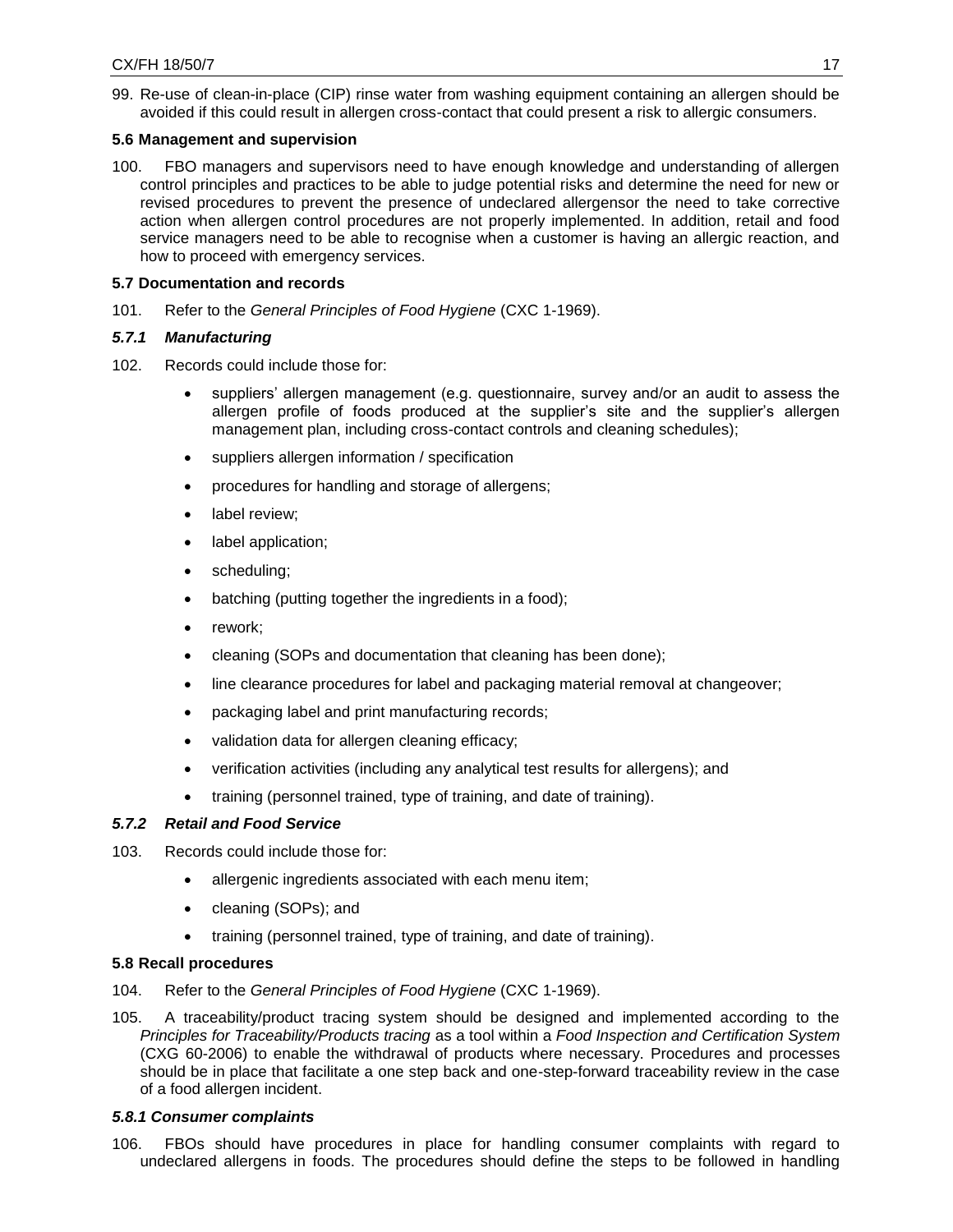complaints and include complaint collection, investigation, analysis, record keeping and reporting to competent authorities where appropriate.

- 107. The complaint particulars should be evaluated and a decision made as to what action to take, e.g. recall of product, changes in manufacturing or preparation procedures. The decision on action will consider the potential risk identified along with the timeliness, motivation and plausibility of the complaint. FBOs may need to contact the relevant competent authority for assistance in determining the most appropriate course of action.
- 108. The prime objective of an investigation into undeclared allergens in a food is to ensure that public health and safety are protected and the incident will not re-occur. The action plan depends on the outcome of the investigation. Action should always be taken in a timely manner to ensure further incidents do not occur, and public health and safety are protected.

## **SECTION VI – ESTABLISHMENT: MAINTENANCE AND SANITATION**

# **PRINCIPLE:**

<span id="page-17-0"></span>The effective management of food allergens is facilitated by establishing effective maintenance and cleaning programs that minimise the potential for allergen cross-contact.

# **6.1 Maintenance and cleaning**

# *6.1.1 Manufacturing*

- <span id="page-17-1"></span>109. Inspect and remove any hand tools and utensils if they are damaged and not easily cleanable. Where feasible and appropriate, label or colour code maintenance tools to correspond with specific allergens.
- 110. Equipment and preparation areas should be adequately cleaned between manufacturing foods with different allergen profiles to minimise the potential for allergen cross-contact. Cleaning procedures to remove allergen residues depend on the nature of the food residue, the equipment, the food contact surface, the nature of the cleaning (e.g. dry cleaning or wet cleaning) and the equipment, tools and materials used for cleaning. Equipment may need to be disassembled, where feasible, to adequately remove allergen residues, however some equipment cannot be disassembled. This should be taken into account in the allergen management program.
- 111. When wet cleaning, low pressure water hoses should be used instead of high pressure water hoses for removing food residues from wet processing areas, since high pressure water hoses could spread and aerosolise food allergen residues during cleaning. When removing dry food residue from difficult-to-clean areas, scrapers, brushes and vacuum cleaners (that are fit for purpose) should be used, rather than compressed air, since compressed air can disperse food allergen residues from one area to another. If compressed air is used because vacuums cannot remove such residues and it is not practical to disassemble equipment for cleaning food residue, manufacturers should take precautions to contain food residues that are removed by the compressed air. Cleaning should include the ductwork in ventilation systems where necessary to minimise allergen cross-contact.
- 112. Bins, totes, and containers used for ingredients that are, or contain, a food allergen should be cleaned as soon as possible after being emptied to avoid being a source of cross-contact.
- 113. Where feasible, cleaning equipment, tools, cloths, sponges, and cleaning solutions should be designated for foods with specific allergen profiles and used in a manner that does not result in crosscontact. For example, freshly prepared cleaning solutions should be used rather than reusing cleaning solutions that have been used for foods with different allergen profiles to prevent recontamination of surfaces with allergenic food residues.

## *6.1.2 Retail and Food Service*

114. Equipment, utensils, containers and preparation areas should be adequately cleaned (at a minimum visually clean) immediately after the preparation, storage, and dispensing of foods to prevent allergen cross-contact.

# **6.2 Cleaning programmes**

# *6.2.1 Manufacturing*

<span id="page-17-2"></span>115. Manufacturers should develop cleaning procedures designed to remove food allergens to the extent possible.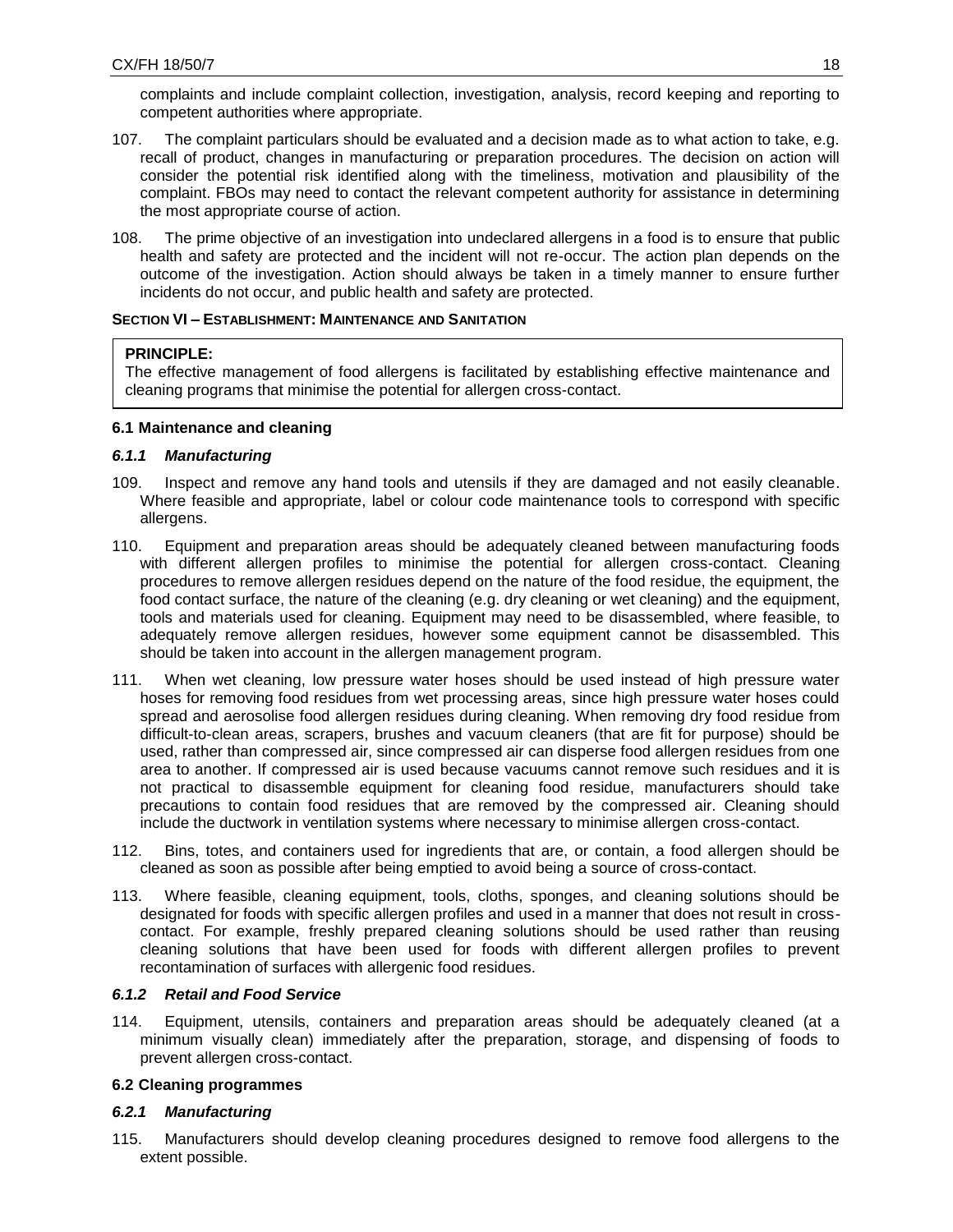## (OR ALTERNATE TEXT)

Having assurance that cleaning has been effective is known as cleaning validation. Validation is the assessment of cleaning methods to ensure that they are adequate to minimise allergen cross-contact. Cleaning processes should be validated through visual assessment (checking that equipment is visibly clean) and, where feasible, through an analytical testing programme. The effectiveness of cleaning should be monitored (verified) after each cleaning event to ensure the validated procedures are being followed.

These procedures should specify the equipment, utensil, or area of the establishment to be cleaned using the procedures; the tools and cleaning materials to be used; the sequence of steps to be followed, any disassembly required; the monitoring activities, and any actions to be taken if the procedures have not been followed or if food residues have not been adequately removed.

- 116. Because introducing water into some facilities and equipment can result in microbial problems, some production procedures includes a "push-through" technique in which the subsequent product, an inert ingredient (such as sugar or salt), or an allergen-containing ingredient (such as flour) that will be an ingredient in the subsequent product is pushed through the system to remove food residue. Where feasible, test kits should be used to evaluate "push-through" material, or the first product through the line, to demonstrate that a food allergen from a previous production run has been removed by this process.
- 117. Manufacturers should develop allergen clean up procedures for the manufacturing line in the event of spills of allergen-containing ingredients.
- 118. Manufacturers should maintain cleaning records, including any test results, and review them to verify that cleaning procedures have been conducted and adequately remove allergens.

### *6.2.2 Retail and Food Service*

119. Retail and food service operators should develop allergen clean up procedures for the food service preparation, storage and presentation areas and in the event of spills involving allergencontaining foods.

### **6.3 Pest control systems**

- 120. Refer to the *General Principles of Food Hygiene* (CXC 1-1969).
- <span id="page-18-0"></span>121. In addition, pest control system should not use allergens (e.g. peanut butter, cheese) as bait in traps.It is important for FBOs to make pest control service providers aware of concerns about the use of food allergens and potential for allergen cross-contact.

### **6.4 Waste management**

122. FBOs should place waste materials that contain food allergens in covered bins, totes, or containers that are identified as holding waste and handled in a manner to minimise the potential for allergen cross-contact.

### <span id="page-18-1"></span>**6.5 Monitoring effectiveness**

- 123. Manufacturers should verify cleaning procedures, where feasible, to demonstrate that if the procedures are followed, allergens are effectively removed. Equipment should be inspected after each cleaning to determine whether it is visibly clean; this is particularly useful with particulate allergens.
- <span id="page-18-2"></span>124. If a manufacturer uses CIP systems to clean pipe work, equipment and machinery, there should be verification that the CIP system is effectively removing allergens (e.g. testing rinse samples or swabs).
- 125. Manufacturers should periodically conduct tests (e.g. rapid ATP (adenosine triphosphate) or protein or allergen swabs, or test kits) to detect food residues that remain after cleaning as verification that the cleaning procedures have been appropriately implemented and are effective. Where feasible, these tests should include using an allergen‐specific test kit (if one is available for the food allergen(s) of interest in the food matrix). Tests should be fit for purpose, i.e. appropriate for the targeted allergen, e.g. a casein (milk protein) test should not be used when whey (another milk protein) is the allergen of concern and the test should be validated to work with the matrix/food of concern. FBOs should know the limit of detection of the test used and the test specificity. If necessary, the FBO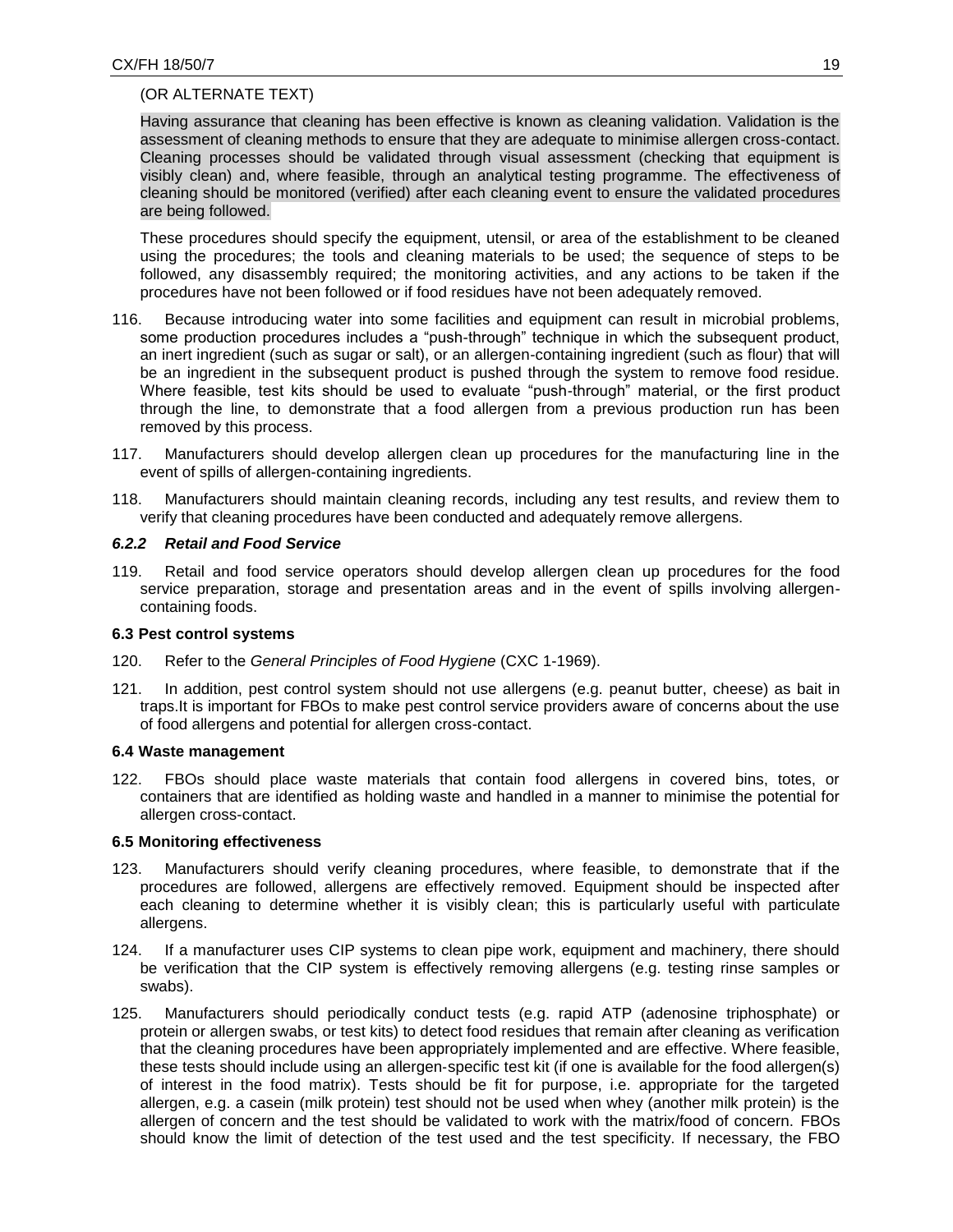should obtain expert advice on interpretation of results (e.g. from test kit supplier or an accredited testing laboratory).

## **SECTION VII – ESTABLISHMENT: PERSONAL HYGIENE**

# **PRINCIPLE:**

<span id="page-19-0"></span>Personal hygiene practices should manage the potential for food handlers to contribute to allergen cross-contact.

- 126. FBOs should consider the potential for cross-contact of products with allergenic materials via food handlers. For example, food handlers may become a vector for cross-contact if food allergens on their skin or clothing are transferred directly to foods. Allergens present as dry products (powders) are more likely to be transferred by food handlers than non-volatile liquids containing allergens.
- 127. FBOs should encourage employees to wash hands between handling foods that have different allergen profiles, or after having been in contact with other sources of potential allergens.

# **7.1 Manufacturing**

- 128. Food handlers should wear dedicated clothing in areas where specific allergens are handled and there is a high risk of allergen cross-contact. The wearing of this clothing should be restricted to those areas. It may be appropriate to visually identify which personnel work on processing lines with different allergen profiles (e.g. different coloured clothing such as smocks or hair nets).
- <span id="page-19-1"></span>129. Personnel should not be permitted to bring food or drink into areas where product, ingredients or primary packaging is exposed, as these foods may contain allergens and result in allergen crosscontact.

# **7.2 Retail and Food Service**

130. Where it is not feasible to assign one individual to prepare an allergenic food (e.g. deveining prawns/shrimp), ensure that the individual's hands are thoroughly cleaned before handling another food.

# <span id="page-19-2"></span>**SECTION VIII – TRANSPORTATION**

## **PRINCIPLE:**

Foods containing allergens should be managed during transportation so that allergen cross-contact is prevented.

## <span id="page-19-3"></span>**8.1 General**

- 131. FBOs should only distribute foods that have appropriate allergen labelling and/or be able to provide appropriate documentation (e.g. non-prepacked foods for catering purposes) for recipients to determine the allergen status of the food.
- <span id="page-19-4"></span>132. Foods that are being distributed should be adequately contained or packaged to protect against allergen cross-contact.

# **8.2 Requirements**

 $\overline{a}$ 

- <span id="page-19-5"></span>133. Foods should be arranged for transport in such a way that unpackaged products with different allergen profiles are transported separately. If this is not possible, consider other means of segregating the foods, such as inserting a pallet cover (i.e. big plastic bag used to cover the entire pallet) to reduce the risk of allergen cross-contact, stacking non-allergenic food on top of allergenic food, or packaging the food using poly bags super sacks, or bags with plastic overwrap. Manufacturers should clearly communicate special instructions to their chosen transporter/haulier e.g. to not allow mixed transportation of goods, when there is a risk of cross-contact.
- 134. The food transportation unit<sup>2</sup> and associated transport receptacles, should be suitably designed and constructed to facilitate inspection and cleaning, refer to the *Code of Hygienic Practice for the Transport of Food in Bulk and Semi-packed Food* (CXC 47-2001).

<sup>2</sup> Food transportation unit (as outlined in the *Code of Hygienic Practice for the Transport of Food in Bulk and Semipacked Food*(CXC 47-2001) refers to food transport vehicles or contact receptacles (such as boxes, containers, bins, bulk tanks) in vehicles, aircraft, trailers and ships, and other transport receptacles in which food is transported.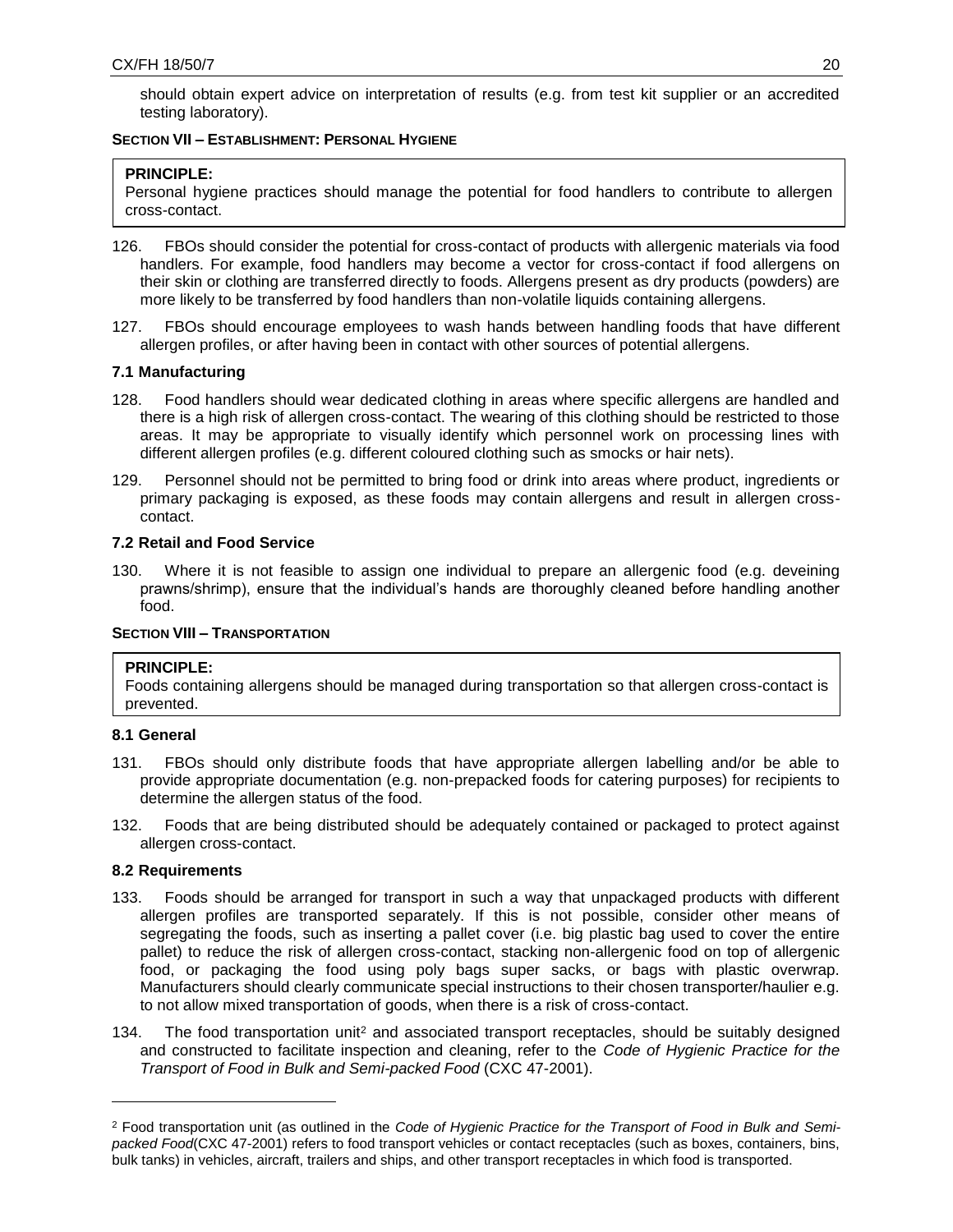135. The transporter/ haulier should demonstrate a clear understanding of the food they carry and ensure personnelcan identify and understand potential allergen cross-contact situations.

### **8.3 Use and maintenance**

- 136. Vehicles such as bulk tankers used to transport liquids (e.g. raw milk, dairy mixes, juices, liquid egg, oil, water) must be adequately cleaned between loads to minimise allergen cross-contact. In some instances, dedicated bulk tankers may be best, for example, when transporting dry powders such as wheat flour.
- <span id="page-20-0"></span>137. Food transportation units (including relevant accessories, connections) and load carrying areas, should be inspected and, if necessary, cleaned to remove any residue of the previous load, to the extent possible, before re-loading. The method of cleaning adopted should be appropriate to the type of commodity and type of allergen to be loaded in the unit.
- 138. Carts and trolleys used to transport food within a retail or food service establishment or to customers should be kept clean between uses; e.g. a meal of cheese omelette and toast spilled onto a cart and not properly cleaned between uses could contaminate a subsequent meal, utensils or cups transported to another customer that has allergies to egg, milk or wheat.
- 139. For commercial scale haulage, a record should be made when a vehicle has been inspected, even if cleaning is not needed. If feasible, designated vehicles should be used for transporting open or bulk allergenic ingredients e.g. raw tree nuts.
- 140. Spillages of foods containing allergens that occur during transportation should be cleaned up as soon as possible to ensure that there is no subsequent allergen cross-contact. If any incident occurs during loading, transportation or unloading which could result in allergen contamination, the circumstances should be reported to the owner of the goods or their customer for their consideration and for them to advise if specific measures are needed.

## **SECTION IX – CONSUMER AWARENESS AND PRODUCT INFORMATION**

## **PRINCIPLE:**

<span id="page-20-1"></span>Consumers should have access to adequate and correct information on the allergenic nature of a food. This should ensure that those with allergies can avoid allergenic foods and ingredients.

## **9.1 Lot identification**

- 141. Refer to the *General Principles for Food Hygiene* (CXC 1-1969).
- 142. The *General Standard for the Labelling of Pre-packaged Foods* (CXS 1-1985) applies.

## <span id="page-20-2"></span>**9.2 Product information**

143. Refer to the *General Principles for Food Hygiene*(CXC 1-1969).

### *9.2.1 Manufacturing*

<span id="page-20-3"></span>144. All food products and ingredients should be accompanied by or bear adequate information to ensure other food manufacturers or processors and consumers can be informed whether the food is, or contains, an allergenic ingredient.

### ALTERNATE TEXT

- 145. All food products and ingredients should be accompanied by or bear adequate information to ensure other food manufacturers or processors can be informed whether the food contains an allergen. This includes any applicable precautionary allergen labelling (e.g. "may contain"). Nevertheless, it`s desirable to avoid the systematic use of such statements, which can reduce the available food in the market for allergic consumers.
- 146. Manufacturers should have procedures in place to ensure that food is labelled appropriately, as per section 9.3.

## *9.2.2 Retail and food service*

147. All food products and ingredients should be accompanied by or bear adequate information to ensure customers can be informed whether a food is, or contains (or may contain) an allergenic ingredient. Restaurants should ensure that any allergen information on the menu, both on site and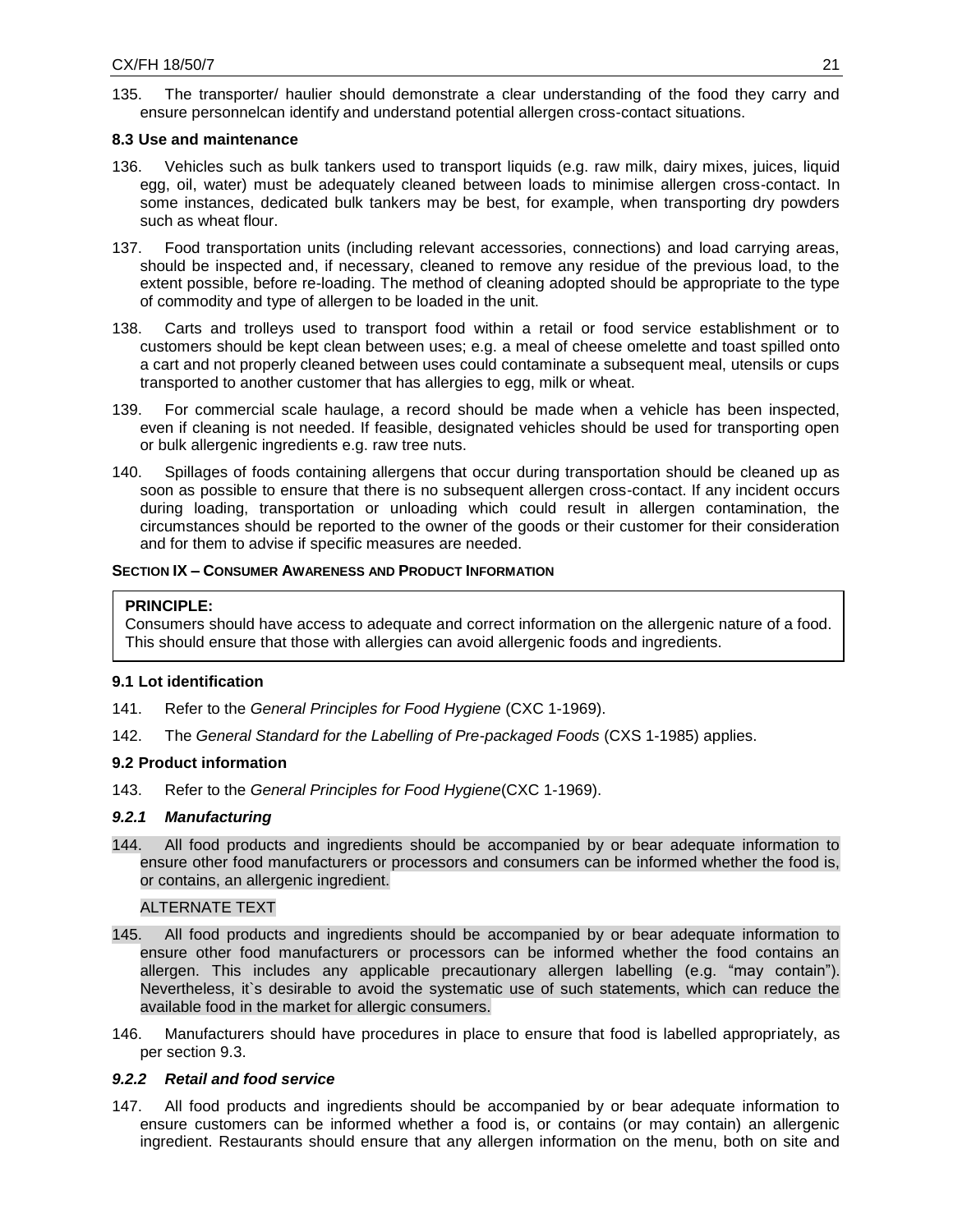online, is current. Similarly, retail operations should make sure allergen information they make available, e.g. online, is current and correct.

- 148. Front of house employees that serve food to customers should be knowledgeable about the allergens in menu items and preparation practices of the business that may result in cross-contact, or know how to obtain this information. They should also ask customers about any food allergies. Where the food service operators and staff cannot ensure that a food does not contain an allergen, this should be clearly communicated to the customer.
- 149. Self-serve areas where consumers handle unpackaged food products may pose a particular risk for cross-contact. Provision of information on the risk of cross-contact should be considered in these instances (e.g. allergen alert signage or symbol/icons). Dedicated equipment for handling allergenic food should not be used for non-allergenic food.

# **9.3 Labelling**

- 150. Refer to the *General Principles for Food Hygiene*(CXC 1-1969).
- 151. The *General Standard for the Labelling of Pre-packaged Foods* (CXS 1-1985) applies.
- <span id="page-21-0"></span>152. The *General Standard for the Labelling of Pre-packaged Foods* lists the foods and ingredients known to cause hypersensitivity that should always be declared on the label.
- <span id="page-21-1"></span>153. Precautionary allergen labelling (e.g. "may contain…") should be used to inform FBOs and consumers on the risk that the products might contain an allergen (other than those that are listed as ingredients) in situations where:
	- allergen cross-contact for a specific food cannot be prevented using GHPs
	- allergen cross contact occurs sporadically, and
	- the allergen is detected at levels that, based on an assessment of risk, could result in adverse health consequences to allergic consumers.
- 154. However, in order to not limit food choices to allergic consumers, the use of precautionary allergen labelling should be restricted to those situations in which cross-contact cannot be controlled to the extent that the product does not present a risk to the allergic consumer. For example, areas of processing equipment that cannot be accessed for cleaning, or that cannot be cleaned in a manner where allergens are adequately removed (e.g. certain dry cleaning methods).

## **9.4 Consumer education**

155. Refer to the *General Principles for Food Hygiene*(CXC 1-1969).

## **SECTION X – TRAINING**

## **PRINCIPLE:**

Personnel engaged in food operations should have sufficient training in food allergen management to ensure measures to minimise allergen cross-contact are implemented.

## <span id="page-21-2"></span>**10.1 Awareness and responsibilities**

156. All personnel involved in the production, preparation, distribution and service of foods should understand their role in allergen management and the food safety implications of the presence of undeclared food allergens. This includes temporary and maintenance personnel.

# <span id="page-21-3"></span>**10.2 Training programmes**

- 157. All relevant personnel in a food business should receive food allergen training as appropriate to their job responsibilities, so they can contribute to the measures needed to minimise the risk of allergen cross-contact and labelling errors. All appropriate personnel should be encouraged to report and/or take immediate action, if any risk of labelling errors or an undeclared allergen is suspected.
- <span id="page-21-4"></span>158. Training programs should include, as appropriate to the person's duties:
	- general allergen awareness, including the nature and possible health consequences of the unintended or undeclared presence of allergens in products from a consumer perspective;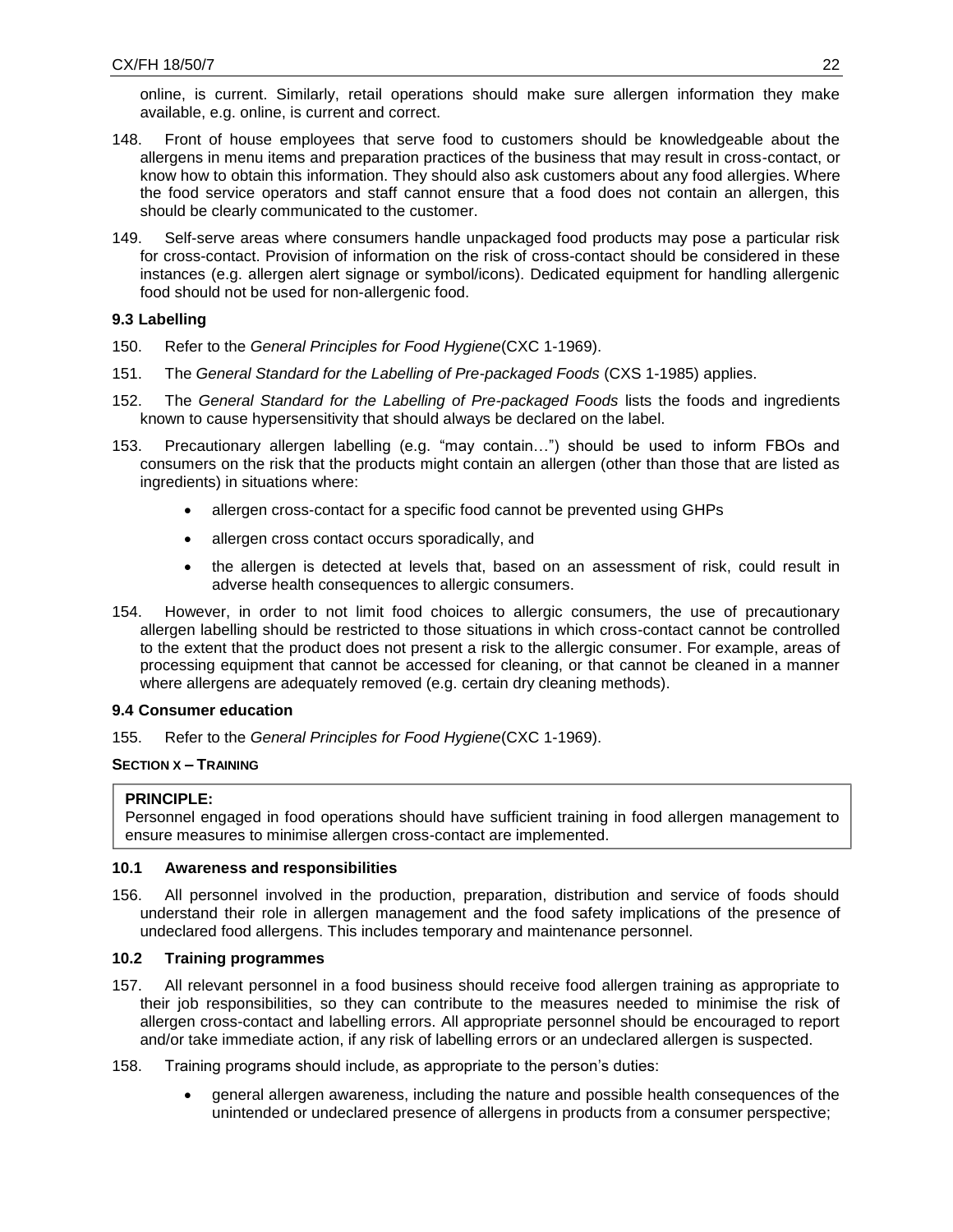- awareness of the allergen cross-contact risks identified at each stage of the food supply chain, and the preventive measures and documentation procedures applicable in the food business;
- GHPs, for example, clothing, hand washing, and hand contact with foods to prevent allergen cross-contact;
- hygienic design of facilities and equipment in relation to allergens;
- cleaning of premises, equipment and tools and its importance in preventing allergen crosscontact;
- handling of rework materials to prevent unintended allergens from being incorporated into a food;
- waste management, for example how waste should be handled to prevent allergen crosscontact;
- situations where potential allergen cross-contact can occur between products, production lines or equipment, and prevention measures;
- procedures for corrective actions when allergen cross-contact or labelling errors are suspected;
- procedures for managing people traffic patterns around the site to minimise allergen transfer from one area to another, for example people changing production line or site, movement to the canteen/break room and of visitors;
- equipment movement around the site, for example, maintenance tools, carts, food trays, etc. to minimise allergen transfer from one area to another;
- labelling and the awareness of allergen presence in raw materials, semi-finished goods and finished products; and
- sources of allergen information, e.g. supplier specifications, supplier audit records.

**10.3 Instruction and supervision**

- 159. Refer to the *General Principles for Food Hygiene*(CXC 1-1969).
- **10.4 Refresher training**
- <span id="page-22-1"></span><span id="page-22-0"></span>160. Refer to the *General Principles for Food Hygiene*(CXC 1-1969).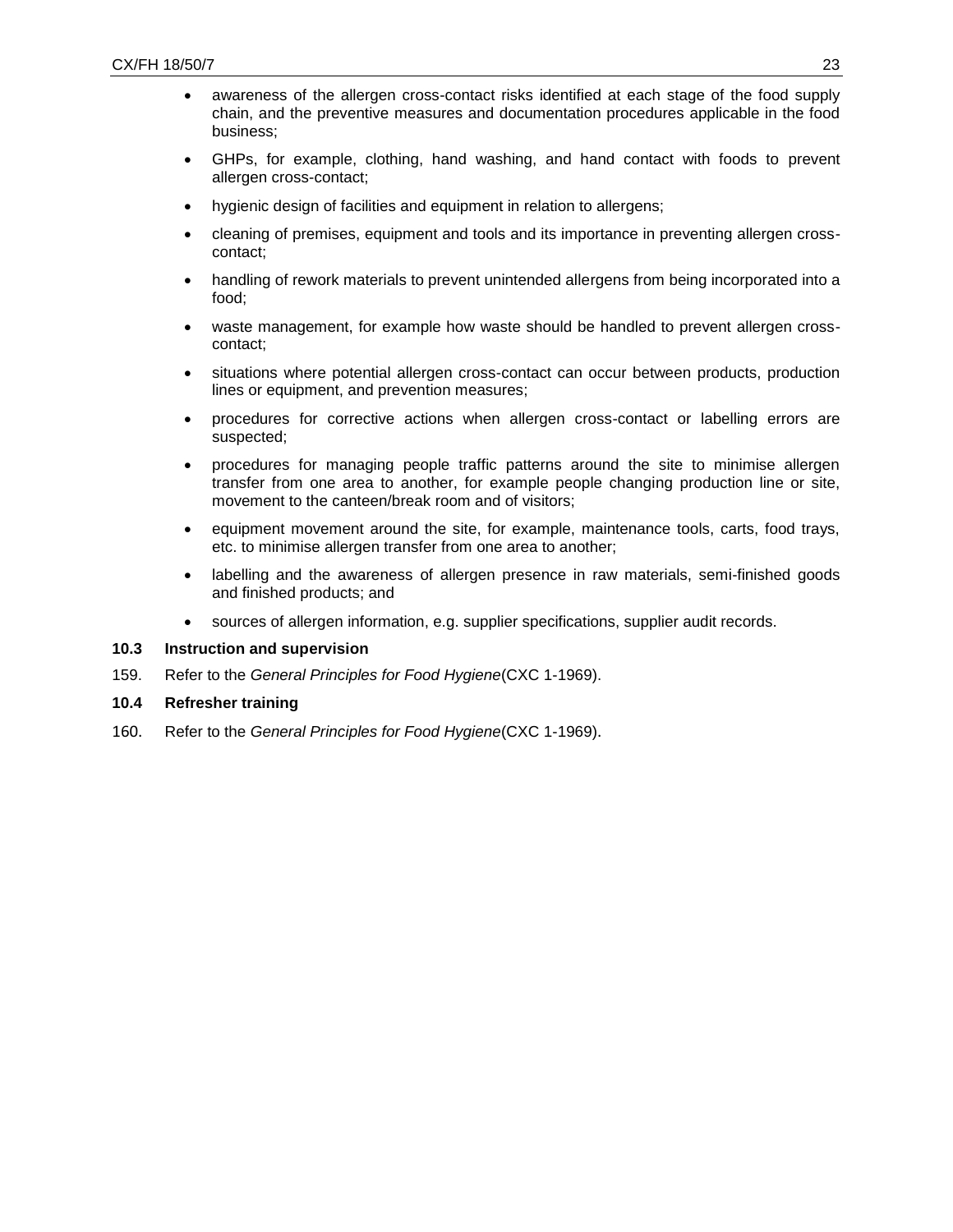### **Appendix II**

### **LIST OF PARTICIPANTS**

#### **Chair**

#### **Australia**

Patricia Blenman, Food Standard Australia New Zealand (FSANZ):

[patricia.blenman@foodstandards.gov.au](mailto:patricia.blenman@foodstandards.gov.au)

#### **Co-Chairs**

#### **United States of America**

Jenny Scott, US Food and Drug Administration: [jenny.scott@fda.hhs.gov](mailto:jenny.scott@fda.hhs.gov)

#### **United Kingdom**

Chun-Han Chan, Food Standards Agency, UK[: chun-han.chan@food.gov.uk](mailto:chun-han.chan@food.gov.uk)

Erin Oliver, Food Standards Agency, UK: [erin.oliver@food.gov.uk](mailto:erin.oliver@food.gov.uk)

#### **Argentina**

Maria Esther Carullo [mcarullo@senasa.gob.ar](mailto:mcarullo@senasa.gob.ar)

Josefina Cabrera Durango [josefina@anmat.gov.ar](mailto:josefina@anmat.gov.ar)

Erika Marco: [emarco@anmat.gov.ar](mailto:emarco@anmat.gov.ar)

### **Australia**

Lauren Kolstad Food Standards Australia New Zealand (FSANZ) [Lauren.Kolstad@foodstandards.gov.au](mailto:Lauren.Kolstad@foodstandards.gov.au)

Patricia Blenman Food Standards Australia New Zealand (FSANZ) [Patricia.Blenman@foodstandards.gov.au](mailto:Patricia.Blenman@foodstandards.gov.au)

### **Austria**

**CarolinKrejci** Federal Ministry of Labour, Social Affairs, Health and Consumer Protection: [Carolin.krejci@bmg.gv.at](mailto:Carolin.krejci@bmg.gv.at)

### **Brazil**

Carolina Araújo Vieira Brazilian Health Regulatory Agency (ANVISA): [carolina.vieira@anvisa.gov.br](mailto:carolina.vieira@anvisa.gov.br)

Lígia Lindner Schreiner Brazilian Health Regulatory Agency (ANVISA) [ligia.schreiner@anvisa.gov.br](mailto:ligia.schreiner@anvisa.gov.br)

Cathy Breau Health Canada [Cathy.breau@canada.ca](mailto:Cathy.breau@canada.ca)

**Canada**

**Chile**

Constanza Vergara [constanza.vergara@achipia.gob.cl](mailto:constanza.vergara@achipia.gob.cl)

#### **Colombia**

Giovanny Cifuentes Rodriguez Ministerio de Saludy Protección Social de Colombia [gcifuentes@minsalud.gov.co](mailto:gcifuentes@minsalud.gov.co)

#### **Croatia**

Sandra Gutić Ministry of Agriculture, Veterinary and Food Safety Directorate [sandra.gutic@mps.hr](mailto:sandra.gutic@mps.hr)

#### **Denmark**

**ZanneDittlau** The Danish Veterinary and Food Administration [Zadi@fvst.dk](mailto:Zadi@fvst.dk)

### **Egypt**

ZeinabMosaad Abdel Razik Egyptian Organization for Standardization & Quality (EOS) [eoszienab@gmail.com](mailto:eoszienab@gmail.com)

### **Equador**

Mónica Quinatoa Ministerio de SaludPública (Equador) [monica.quinatoa@msp.gob.ec](mailto:monica.quinatoa@msp.gob.ec)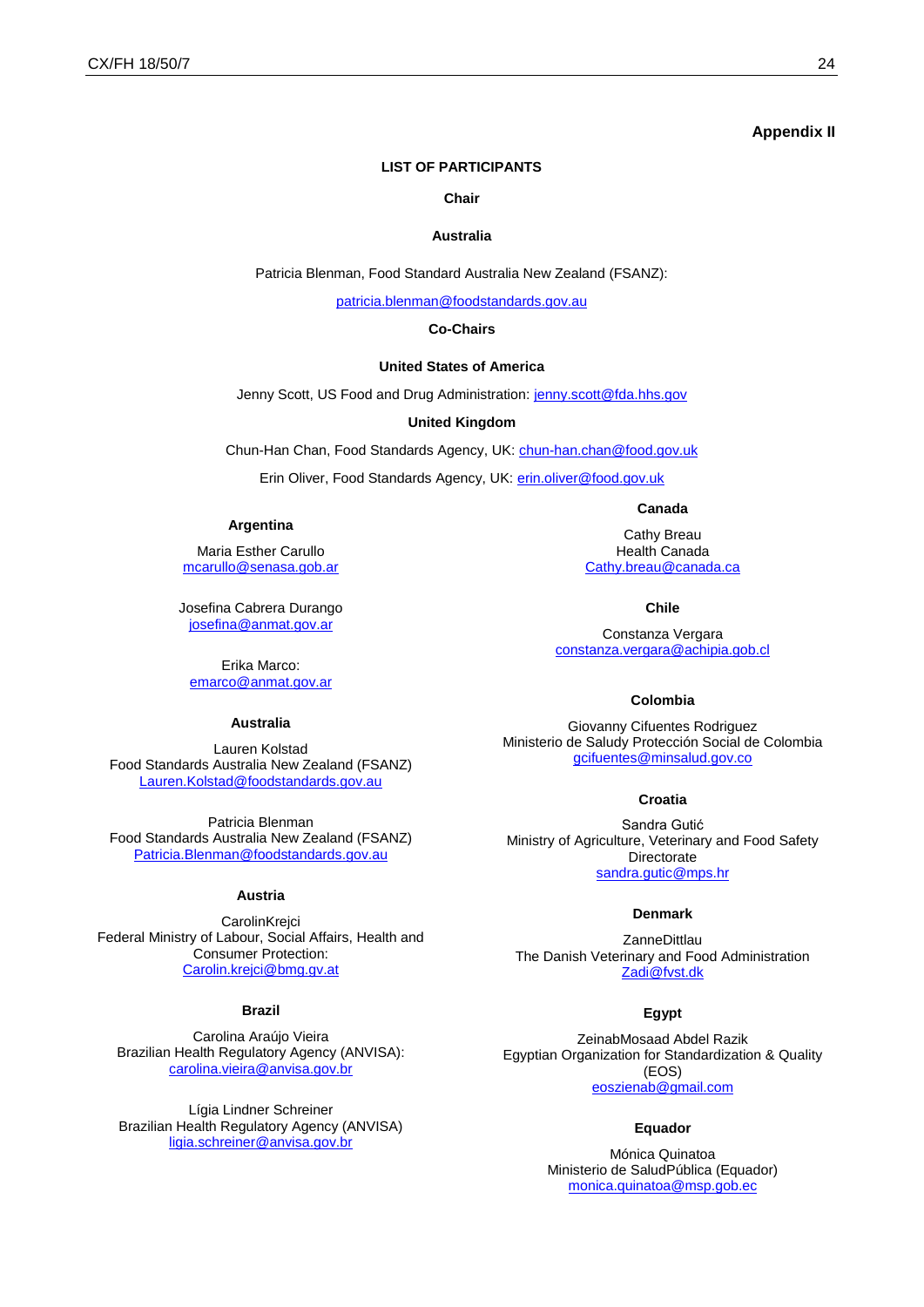Tatiana Gallegos Ministerio de SaludPública (Equador) [tatiana.gallegos@msp.gob.ec](mailto:tatiana.gallegos@msp.gob.ec)

#### **EU**

Kris de Smet European Commission, DG Health and Food Safety [kris.de-smet@ec.europa.eu](mailto:kris.de-smet@ec.europa.eu)

Magdalena Haponiuk European Commission, DG Health and Food Safety [Magdalena.haponiuk@ec.europa.eu](mailto:Magdalena.haponiuk@ec.europa.eu)

#### **Finland**

MinnaAnthoni Finnish Food Safety Authority Evira [minna.anthoni@evira.fi](mailto:minna.anthoni@evira.fi)

#### **France**

CéliaAzoyan Ministry of Economy [Celia.AZOYAN@dgccrf.finances.gouv.fr](mailto:Celia.AZOYAN@dgccrf.finances.gouv.fr)

Sophie Dussours Ministry of Economy [Sophie.DUSSOURS@dgccrf.finances.gouv.fr](mailto:Sophie.DUSSOURS@dgccrf.finances.gouv.fr)

#### **India**

Shine Kumar The Marine Products Export Development Authority (MPEDA) [shine@mpeda.gov.in](mailto:shine@mpeda.gov.in)

Vaniya Kishore Kumar The Marine Products Export Development Authority (MPEDA) [kishor@mpeda.gov.in](mailto:kishor@mpeda.gov.in)

> R.M.Mandlik Export Inpection Council (EIC) [tech1@eicindia.gov.in](mailto:tech1@eicindia.gov.in)

Ravindra Kumar Dupont N&H [ravindra.kumar@dupont.com](mailto:ravindra.kumar@dupont.com)

GovindSuryawanshi PepsicoIndia Holdings Pvt.Ltd [govind.suryawanshi@pepsico.com](mailto:govind.suryawanshi@pepsico.com)

Iswarya Mani ITC Limited National Codex Contact Point (NCCP) [codex-india@nic.in](mailto:codex-india@nic.in)

### **Indonesia**

Imran Agus Nurali Ministry of Health [subdit\\_hsmm@yahoo.com](mailto:subdit_hsmm@yahoo.com)

#### **Iran**

NargesRahimi Institute of Standard and Industrial Research of Iran [narges\\_rahimibaraghany@yahoo.com](mailto:narges_rahimibaraghany@yahoo.com)

#### **Ireland**

Patrick John O'Mahony Food Safety Authority of Ireland, Ireland [pjomahony@fsai.ie](mailto:pjomahony@fsai.ie)

#### **Jamaica**

Colin Cooper Ministry of Health [collin.cooper96@gmail.com](mailto:collin.cooper96@gmail.com)

### **Japan**

Kazuko Fukushima Ministry of Health, Labour and Welfare [codexj@mhlw.go.jp](mailto:codexj@mhlw.go.jp)

Keiko Akimoto Ministry of Agriculture, Forestry and Fisheries [keiko\\_akimoto690@maff.go.jp](mailto:keiko_akimoto690@maff.go.jp)

> Hajime Toyofuku Yamaguchi University [toyofuku@yamaguchi-u.ac.jp](mailto:toyofuku@yamaguchi-u.ac.jp)

#### **Mexico**

Tania Daniela Fosado Soriano Secretaría de Economía [tania.fosado@economia.gob.mx](mailto:tania.fosado@economia.gob.mx)

Maria Gpe. Arizmendi **Cofepris** [mgarizmendi@cofepris.gob.mx](mailto:mgarizmendi@cofepris.gob.mx)

Pamela Suarez Brito Coferis [psuarez@cofepris.gob.mx](mailto:psuarez@cofepris.gob.mx)

### **New Zealand**

Lisa Horsman Ministry for Primary Industries [Lisa.horsman@mpi.govt.nz](mailto:Lisa.horsman@mpi.govt.nz)

Elaine D'Sa Ministry for Primary Industries [Elaine.DSa@mpi.govt.nz](mailto:Elaine.DSa@mpi.govt.nz)

#### **Nigeria**

Godwin Akwa [godwin.akwa@nafdac.gov.ng](mailto:godwin.akwa@nafdac.gov.ng)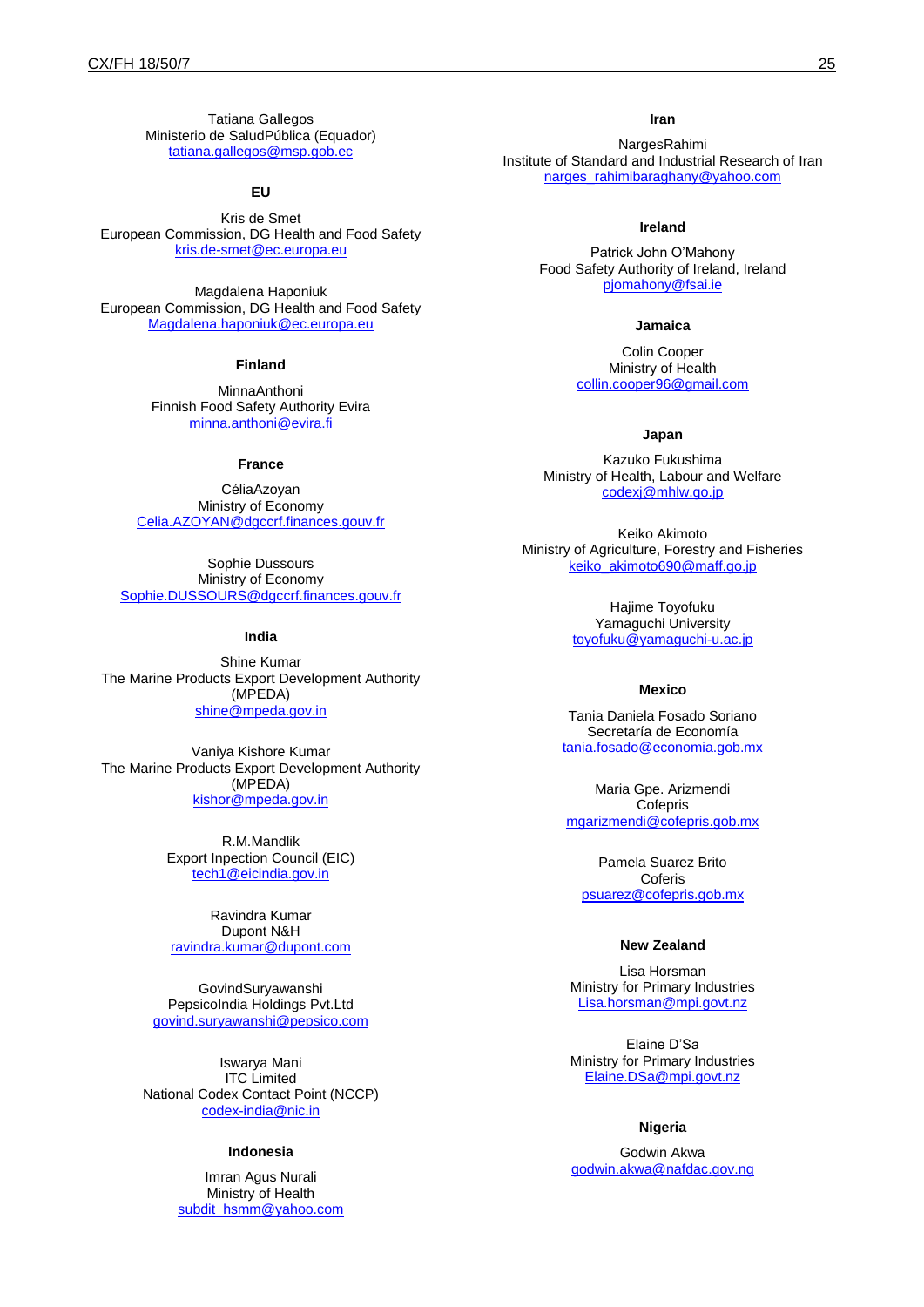Codex Contact Point [codexsecretariat@son.gov.ng](mailto:codexsecretariat@son.gov.ng)

### **Singapore**

Sylvester Lee Agri-Food and Veterinary Authority [sylvester\\_lee@ava.gov.sg](mailto:sylvester_lee@ava.gov.sg)

### **Spain**

Beatriz MartínezZamorano Spanish Agency for Consumer Affairs, Food Safety and **Nutrition** [bmartinezz@msssi.es](mailto:bmartinezz@msssi.es)

### **Sweden**

Kristina LagestrandSjölin National Food Agency [Kristina.sjolin@slv.se](mailto:Kristina.sjolin@slv.se)

Viveka Larsson National Food Agency [viveka.larsson@slv.se](mailto:viveka.larsson@slv.se)

#### **Switzerland**

Christina Gut Federal Food Safety & Veterinary Office [christina.gut@blv.admin.ch](mailto:christina.gut@blv.admin.ch)

### **Thailand**

JeerajitDissana National Bureau of Agricultural Commodity and Food Standards (ACFS) [j\\_aommy@hotmail.com](mailto:j_aommy@hotmail.com)

#### **Turkey**

BetulVazgecer Ministry of Food Agriculture & Livestock [betul.vazgecer@tarim.gov.tr](mailto:betul.vazgecer@tarim.gov.tr)

### **United Kingdom**

Chun-Han Chan Food Standards Agency, UK [chun-han.chan@food.gov.uk](mailto:chun-han.chan@food.gov.uk)

Erin Oliver Food Standards Agency, UK [erin.oliver@food.gov.uk](mailto:erin.oliver@food.gov.uk)

### **United States of America**

Jenny Scott US Food and Drug Administration [jenny.scott@fda.hhs.gov](mailto:jenny.scott@fda.hhs.gov)

### **Food and Agriculture Organization of the United Nation (FAO)**

Cornelia J. Boesch [cornelia.boesch@fao.org](mailto:cornelia.boesch@fao.org)

#### **Fooddrinkeurope**

AngelikiVlachou [a.vlachou@fooddrinkeurope.eu](mailto:a.vlachou@fooddrinkeurope.eu)

**International Council of Beverages Associations (ICBA)**

> Simone SooHoo [simone@icba-net.org](mailto:simone@icba-net.org)

#### **IDF**

Aurelie Dubois [adubois@fil-idf.org](mailto:adubois@fil-idf.org)

#### **ICGMA**

Jacqueline Dillon [Jacqueline.dillon@pepsico.com](mailto:Jacqueline.dillon@pepsico.com)

> Kristen Spotz [KSpotz@gmaonline.org](mailto:KSpotz@gmaonline.org)

Ai Kataoka [akataoka@gmaonline.org](mailto:akataoka@gmaonline.org)

Nicholas Gardner [ngardner@gmaonline.org](mailto:ngardner@gmaonline.org)

### **ICMSF**

**SuchartChaven** [suchart.chaven@pepsico.com](mailto:suchart.chaven@pepsico.com)

John Donaghy [JohnAnthony.donaghy@nestle.com](mailto:JohnAnthony.donaghy@nestle.com)

#### **IFU**

John Collins [john@ifu-fruitjuice.com](mailto:john@ifu-fruitjuice.com)

#### **IOSTA**

Sylvain Corbel [s.corbel@66laboetie.fr](mailto:s.corbel@66laboetie.fr)

#### **USP**

Steven Gendel [steven.gendel@usp.org](mailto:steven.gendel@usp.org)